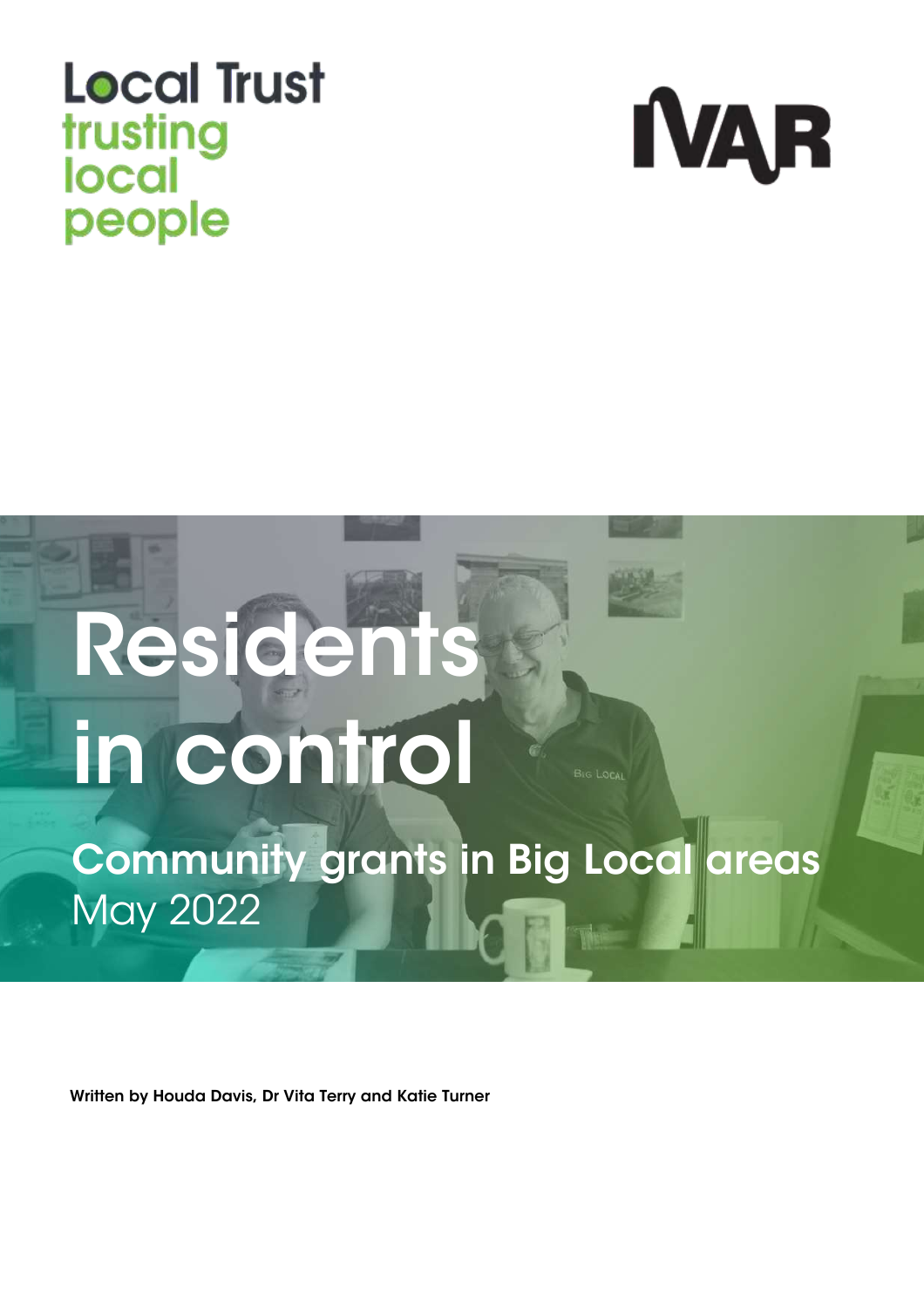## Acknowledgements

This report has been written by Houda Davis, Dr Vita Terry and Katie Turner, based on research carried out by the authors with Sonakshi Anand, Eliza Buckley and Surya Turner, with advice from Professor Marilyn Taylor and Clare Kiely. Thanks to the Big Local partnerships for giving up their time to take part in this project and for sharing their experiences and ideas so honestly and openly.

### About this research

Through the Big Local programme, many areas use their funding to deliver grants in their community, to build or improve local capacity and community infrastructure. This research explores the benefits that community grants bring to Big Local areas and the conditions for successful community grant making more widely. While it has primarily been written for Local Trust, it may also provide learning for other funders and local voluntary and community groups who run or support community grant programmes.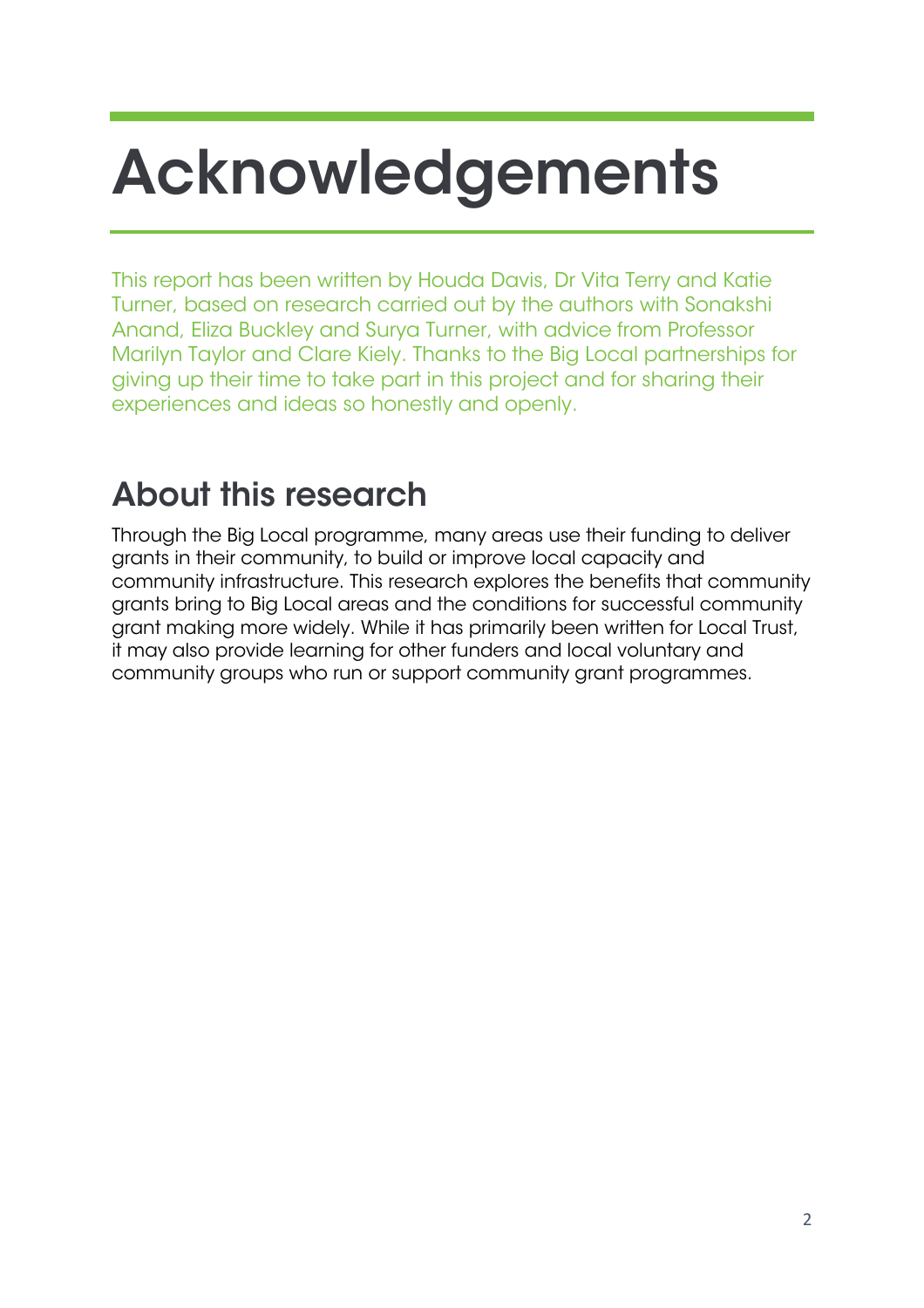## **Contents**

|  | 2. Context, conditions and considerations for successful |  |  |
|--|----------------------------------------------------------|--|--|
|  | 3. Wider benefits of community grant making13            |  |  |
|  |                                                          |  |  |
|  |                                                          |  |  |
|  |                                                          |  |  |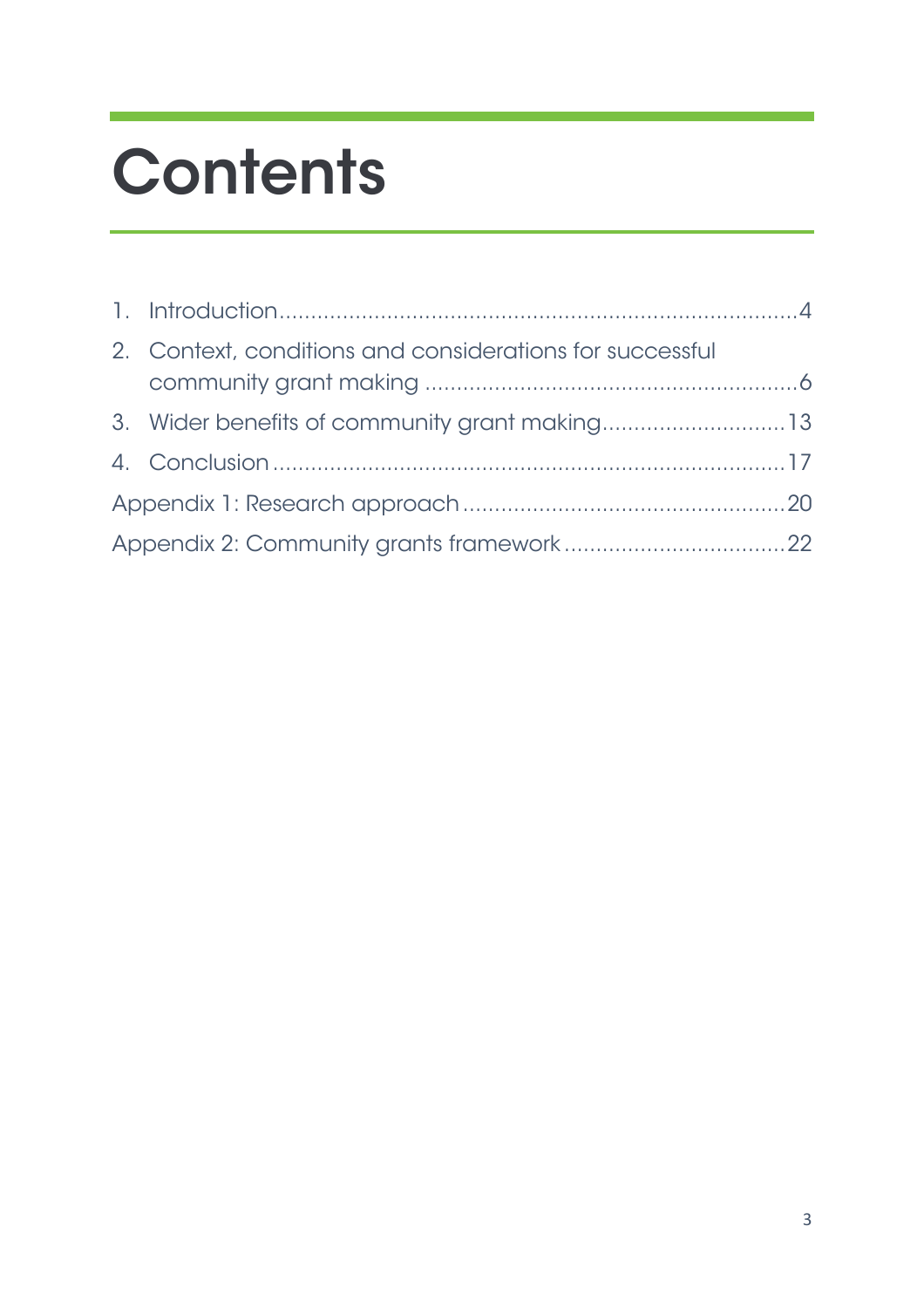## Introduction

In October 2021, IVAR (the Institute for Voluntary Action Research) was commissioned by Local Trust to undertake research on community grants. The research explored conditions for successful community grant making and the benefits community grants bring to Big Local areas.

Big Local is a 15-year, Big Lottery-funded initiative to support 150 communities in England. The programme is run by Local Trust, an independent charitable trust. Each Big Local area has been awarded £1.15m to spend over 10 to 15 years. The work in areas is led by local volunteers who form 'Big Local partnerships' to set their own priorities.

Many Big Local areas choose to use their funding to deliver grants in the community, seeing them as a way to build or improve local capacity and community infrastructure. Community grants are very small grants made at the community or grassroots level,<sup>1</sup> which range from £50 to £5,000. In the Big Local model, residents – who typically are not professional grant makers – make decisions about how local needs can be met,<sup>2</sup> and they may choose to do this through community grant giving. Community grants are awarded to groups and individuals operating at the hyperlocal or grassroots level. Often, those receiving community grants may be ineligible or find it challenging to secure grants from larger funders (Local Trust, 2020).

We ran action research in four Big Local partnerships (Hateley Cross, Kingsbrook and Cauldwell, Rastrick and Roseworth) that wanted to develop their community grants programme and were at a point of development or transition. Working in partnership with each area, we arrived at a specific focus for their action research. This report draws out overarching learning, looking across the four Big Local areas to explore:

- 1. the context, conditions and considerations for successful community grants schemes
- 2. how community grants help to develop local engagement with the Big Local programme, build local capacity and enhance the local voluntary, community and social enterprise sector (VCSE)
- 3. the role of community grants in helping to develop and enhance community control.

While this report has primarily been written for Local Trust, it may also provide learning for other funders and local voluntary and community groups who run or support community grant programmes.

Learning from this project has also been used to produce a guide with practical insights on designing and delivering community grant programmes in Big Local areas.

<sup>1</sup> Sometimes referred to in Big Local areas as a 'community chest' or a 'community kitty'. <sup>2</sup> Seen in this context as individuals with a professional background in designing and

administering grants, for example, for an independent funder or local authority.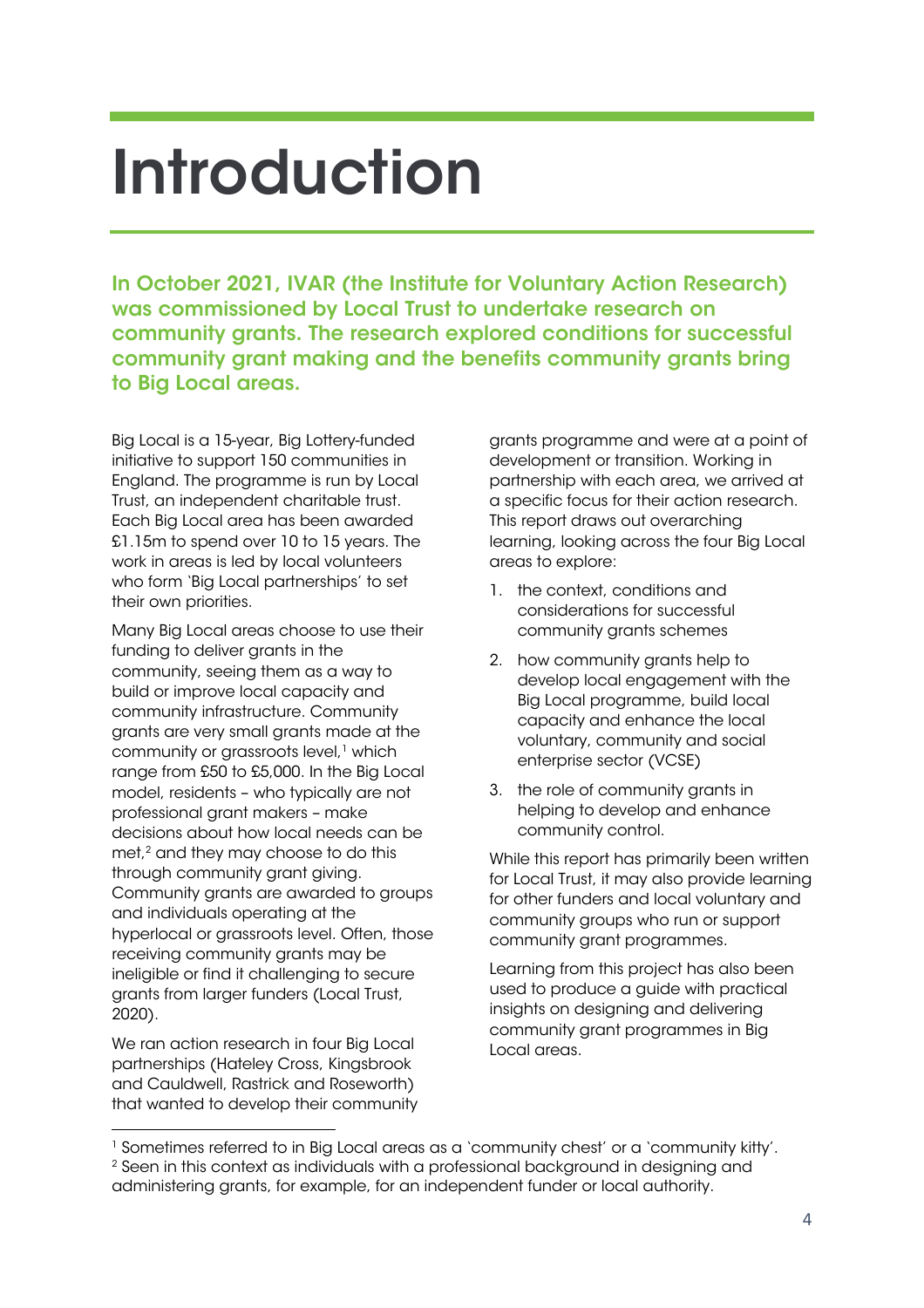## 1.1 Research approach

This study used an action research approach to support four Big Local partnerships in developing their community grants programme (see Appendix 1 for detail on this approach).<sup>3</sup> Activity included:

- three scoping interviews and a workshop with Local Trust staff to support the development of a community grants framework (see Appendix 2)
- recruiting four Big Local partnerships in which to deliver action research
- running 12 action research sessions, three in each of the four Big Local partnerships, from November 2021 to March 2022, as well as follow-up support between sessions
- three interviews with other Big Local areas using community grants to gather additional insights
- a 'Share & Build' workshop with participants from the four Big Local partnerships, where we shared emerging findings and codesigned a guide with practical insights on designing and delivering community grant programmes in Big Local areas.



<sup>3</sup> IVAR's action research approach starts with a practical problem, challenge or opportunity, working with our research partners and participants to pin down what needs to be addressed. We work with those with direct experience of an issue, supporting them to resolve challenges, open up opportunities and draw out useful solutions. Our aim is to generate practical learning, through questions, reflection and debate, to help produce outcomes that are meaningful and long-lasting.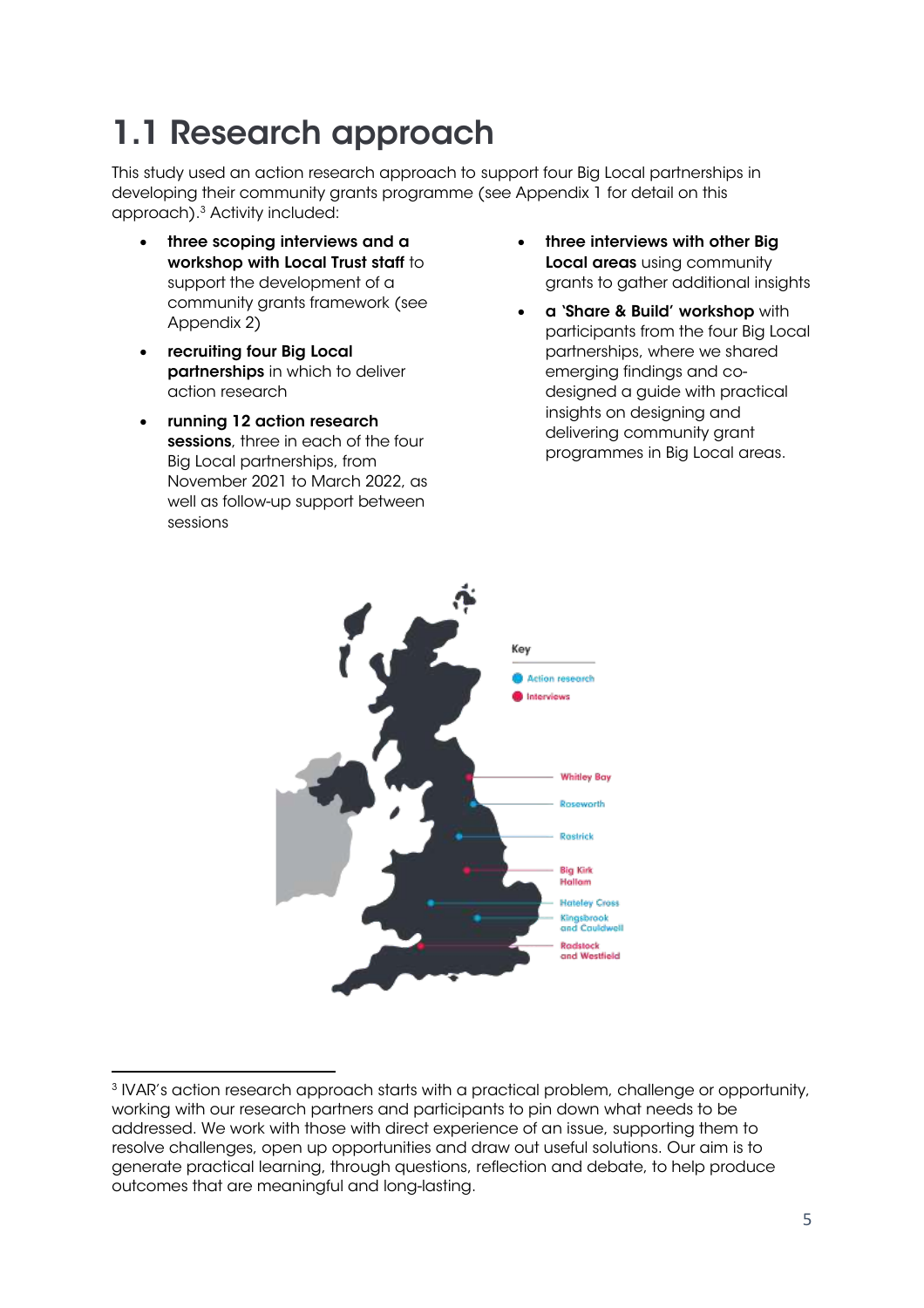## Context, conditions and considerations for successful community grant making

This section of the report explores learning on the context, conditions and considerations for successful community grants programmes, based on our work with the four Big Local partnerships.

Across the four Big Local areas, successful community grants programmes were described as those that:

- fund things that respond to community need
- balance support for existing projects with funding new ideas
- stimulate excitement about both Big Local and community activity/organising.

The form and structure of community grants varied according to each partnership's specific context and priorities. However, we can identify five overarching characteristics that were key to the success of community grants programmes:

- 1. A clear purpose and shared vision
- 2. An understanding of local needs and issues
- 3. Accessible and inclusive grant making processes
- 4. Appropriate monitoring, reporting and learning processes

5. Willingness to try new things and take risks

### 2.1 A clear purpose and shared vision

All four Big Local partnerships wanted to align their community grants programmes with the wider partnership vision and priorities. Two of the partnerships in this study wanted to use their community grants programmes to further work on a specific aspect of their strategic priorities. For example, Roseworth Big Local (2021) has been seeking to "proactively target our most vulnerable", in particular older people. For the Roseworth partnership, COVID-19 emphasised the importance of tackling loneliness and isolation and providing opportunities for people to come together. During the action research, Roseworth began to use community grants as a way to encourage community activity focused on supporting older people and those with long-term health conditions.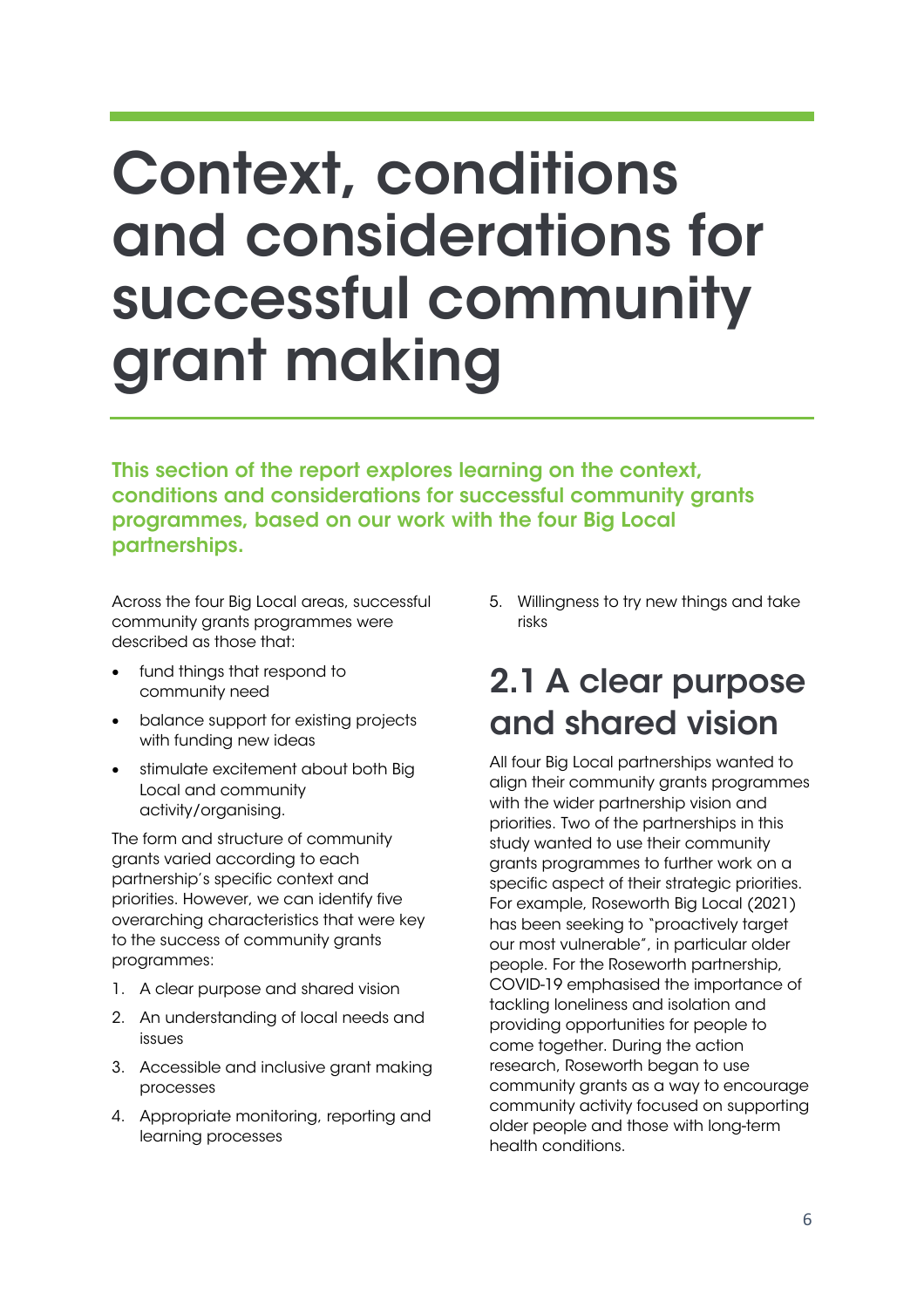Aligning community grants programmes with the partnership's wider strategic priorities helped provide a clear framework for focusing and organising community grants. This was beneficial because it provided partnership members, all of whom are volunteers with busy lives, with a lens to focus their thinking about who, what and how they fund, and supported a deeper understanding of where community grants were best placed to add value to the Big Local partnership's ambition.

Each partnership talked about the importance of periodically refreshing their vision and priorities to ensure all activities, including community grants, continue to reflect community need. In this way, alignment to the partnerships' strategic objectives remained a flexible tool, helping to mitigate the potential risk of inhibiting responses to new or emerging needs.

Some areas also took specific steps to counter this risk. Kingsbrook and Cauldwell Big Local created an 'innovations pot' of grant funding for projects that are outside the partnership's priorities but where there is identifiable community benefit. For example, one idea which has been suggested is supporting The Moth, a space which celebrates the art and craft of personal storytelling.

A clear, well understood vision helps support a strong narrative about what community grants are and what they can be used for, that can be communicated with external stakeholders (such as partner organisations, the partnership's locally trusted organisation (LTO) and the local community). Explicitly connecting community grants to the Big Local partnership plan also helps residents involved in grant making to feel accountable to their neighbours and local community in terms of spending the money well.

### 2.2 An understanding of local needs and issues

Previous Local Trust research has found that community grants provide a means for Big Local partnerships to engage with their community (Local Trust, 2020). Our action research with the four partnerships found examples of this.

Understanding local needs and issues was essential to stimulate grant applications and make effective decisions about what to fund. Regularly refreshing this local knowledge and understanding of community activity in the area – as well as challenging assumptions – was also important: communities are not static, and partnerships' understanding of the needs, interests, demographics and spaces within the local community need to be refreshed.

The areas participating in this research had seen grant applications decrease since the start of the COVID-19 pandemic. When we began work on this project together, most areas were just restarting or relaunching their community grant programmes and were keen to draw in applicants. Attracting new groups to apply for community grants requires an understanding of local services and activities and where the gaps are.

Hateley Cross Big Local recognised that shifts in the local landscape since COVID-19 meant they needed to refresh their understanding and undertook a mapping exercise to do so. This identified a local community hub where groups and organisations were meeting, many of which could benefit from community grants.

Building relationships with well-networked groups and organisations is another way that the Big Local partnerships were able to explore and respond to local need: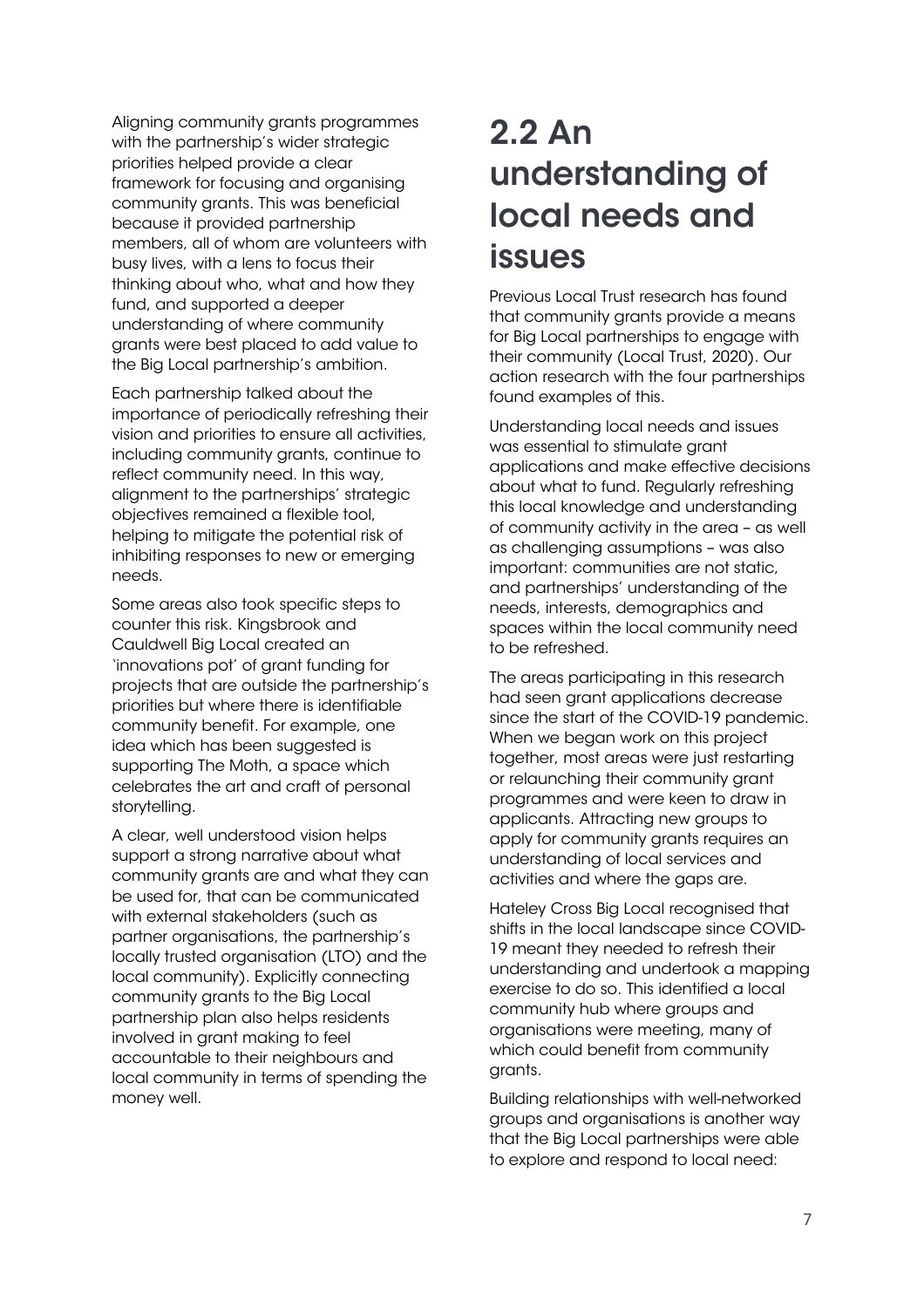"Sometimes we don't know there is a demand for an activity in our community, and we need to build relationships with key leaders so we can get that insight." (Big Local partnership member)

Reviewing community grant programmes also provided an impetus to review the partnership's approach to community outreach and targeting. The areas involved in this research were keen to receive applications from groups and individuals that had not applied before because this provides an opportunity to fund an activity that does not already exist in the community and build local skills, knowledge and capacity:

"It's a good thing when we get applications that are obviously from people who have not applied for funding before: 'you haven't done this before' and that's what we want." (Big Local partnership member)

Achieving this required a mix of community engagement, strong messaging, awareness raising and communicating via different channels. In each of the four areas, a website or Facebook page was typically the first place residents learned of community grants. Web pages included information about the purpose of community grants, what has been funded before, and the application and decision-making process.

Rastrick Big Local redesigned their website to make it more user friendly and interactive, reducing text and losing any jargon. They also included images and quotes from groups, organisations or individuals who had previously received funding to help inspire potential applicants. Partnerships combined the use of digital platforms with posters and flyers in community hubs and shared spaces.

Making good use of local networks to publicise funds and spot possible collaborations is an important part of delivering community grants.

### 2.3 Accessible and transparent grant making

The Big Local partnerships in this research were keen to identify ways to improve access to their community grants programmes and ensure they adopted fair and transparent grant making processes.

The four areas provided a significant amount of support to applicants and funded groups. This was integral to making community grants accessible to people working at a grassroots level. It includes outreach work that encourages applications; assistance with writing applications; guidance about how to run a project or set up a group or organisation for community benefit; and signposting to further funding and support.

Most areas used the action research to develop a targeted approach to community engagement, seeking to get beyond residents and local groups who are more familiar with navigating funding processes and encourage new applicants. This required working in ways that felt more responsive, accessible and inclusive to the groups or communities the areas sought to support. Approaches included:

• speaking directly with older people: Roseworth Big Local acknowledged older people may not access information online. They decided to attend local groups like bingo, lunch clubs and a knitting group, where older people meet, to help explain what community grants can be used for and encourage people to apply.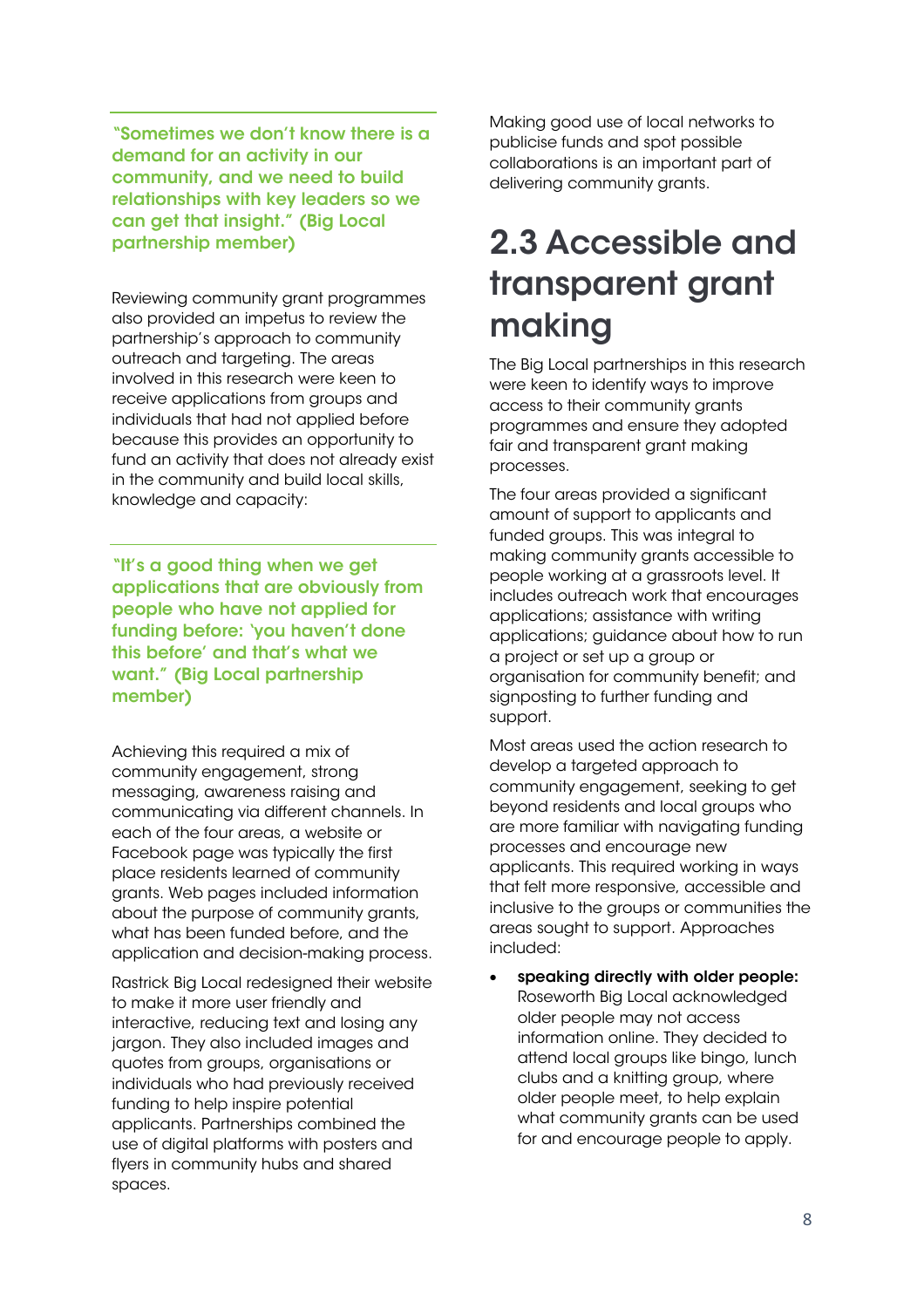- working with schools to encourage applications from young people: Hateley Cross and Big Kirk Hallam built relationships with teachers who were interested in using the grant application process to build young people's confidence, writing and presentation skills.
- encouraging potential applicants to have a conversation with partnership members prior to submitting a formal application: in Rastrick Big Local, the Big Local worker coordinates these conversations and the partnership provides feedback on unsuccessful applications,<sup>4</sup> encouraging applicants to reapply for future grant rounds. "It is not a no forever – but how can we get to a point of being a yes" (Big Local worker).

Partnerships hoped to stimulate applications for the community grant schemes but also to raise awareness about their other activities and reach new groups and communities that might otherwise have been or felt excluded.

### Application forms

If a funding programme is intended to be open to a wide range of people, accessibility should be considered early in the design of funding criteria, the application process and outreach activities. We found that community grants programmes often mirrored issues being tackled by the wider funding sector, in particular, how to avoid long and overcomplicated application processes whilst still carrying out due diligence. The requirement for lots of information creates barriers, especially for first time applicants, and goes against recent shifts towards more streamlined, lighter touch processes. This can be frustrating for applicants who may feel there are too many hoops to jump through for very small amounts of money.

"Some small groups have a difficult time understanding what is meant by [a] constitution or why having a bank account is important. They are the ones we are trying to encourage and get established." (Big Local partnership member)

We worked with areas to put themselves in the shoes of applicants, thinking particularly about those new to funding, new to the partnership and from communities excluded in other ways. Together we identified ways to streamline application processes, alongside more tightly aligning them with the partnership strategy:

- Reduce the number of questions: areas redesigned application forms to ask fewer, more succinct questions. They considered what is essential, to ensure the partnership is carrying out its due diligence, and what is 'nice to have'.
- Use accessible language: areas rewrote questions in clear and concise language and removed jargon and acronyms.
- Accept a range of formats: some partnerships discussed video applications or holding events for residents to pitch their ideas.
- Appropriate due diligence requirements for the size of the grant: areas reflected on whether they could remove some expectations that felt out of sync with the scale of funding and the type of applicants they were trying to attract, for example, requiring applicants to have a terms of reference or constitution in place. It was also essential to agree clear parameters with the wider partnership and the LTO about minimum requirements for due diligence.

<sup>4</sup> Many Big Local partnerships fund workers to support the delivery of Big Local. The role usually involves project management or leading on community engagement.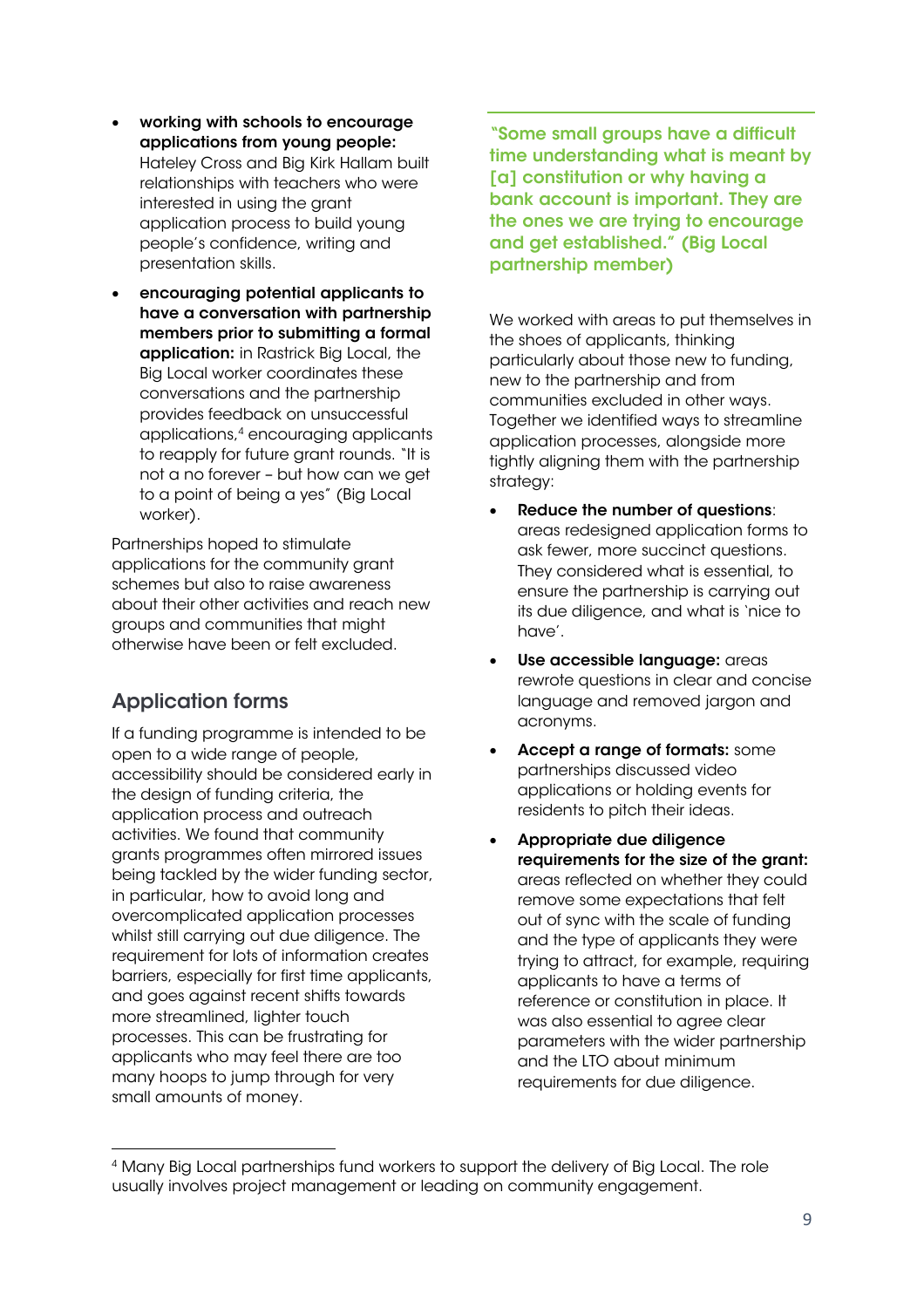- Supporting skills and knowledge: by continuing to provide pre-application support and signposting to other funding opportunities after the Big Local arant.
- User testing: inviting some groups to test out the application process once it is designed, to get their feedback.

### Decision making

The Big Local programme aims to increase community control, defined by Local Trust as the range of ways that communities can bring to life the changes they want to see locally and giving them the power to make decisions about the things that affect them. It is hoped that community grants can contribute to and help enhance this by involving residents with different backgrounds and levels of experience in decision making.

Involvement in community grants programmes provides residents with an opportunity to draw on their knowledge and lived experience of the local area, to make decisions about how resources are used to bring about positive and lasting change for their communities. However, one of the recurring challenges we heard from areas was about the power imbalance created when one party holds and is responsible for distributing funding, as well as when residents are making grants to other residents.

Areas explored different ways to help mitigate this power imbalance in their decision-making processes:

#### Within the partnership:

- Developing the grants/application management skills and confidence of partnership members by providing peer learning opportunities. This might be facilitated by a Big Local worker.
- Agreeing how to respond to conflicts of interest that can arise when community members are both applying for and assessing community grants. Some areas asked applicant members to step out of decisionmaking meetings, others deferred contentious decisions to the LTO/an independent partner.
- Creating a community grants subgroup/panel and inviting different people from the community that may not already be part of the partnership into the decision-making process.

#### Within the application process:

- Setting clear expectations for potential applicants about what the grants can be used for. For example, applications have to align with the partnership's strategy and values, which are decided through consultation with the local community.
- Having a realistic and transparent timescale in place for reviewing applications and communicating

#### Democratising community grants in Radstock and Westfield

In Radstock and Westfield Big Local, individuals and small groups with new ideas are invited to pitch for funding at an annual 'Dragon's Den' event open to the community. Attracting up to 200 people, 20 applicants present their ideas for a chance to win one of ten £500 grants. Applicants must link their ideas to one of the area's priorities and must demonstrate community benefit. Voting rules apply, with all attendees required to place five votes, preventing large groups from swinging the votes.

It is an opportunity for local groups to showcase their ideas and get support, even if they don't win. It's about "letting people know you're out there" and being "able to talk to them about other pots of money available" (Big Local partnership member). For this Big Local, it helps the partnership engage more local people with their main priorities. (For more information see *Dragon's Den 8 July 2022*, Radstock and Westfield Big Local, 2022.)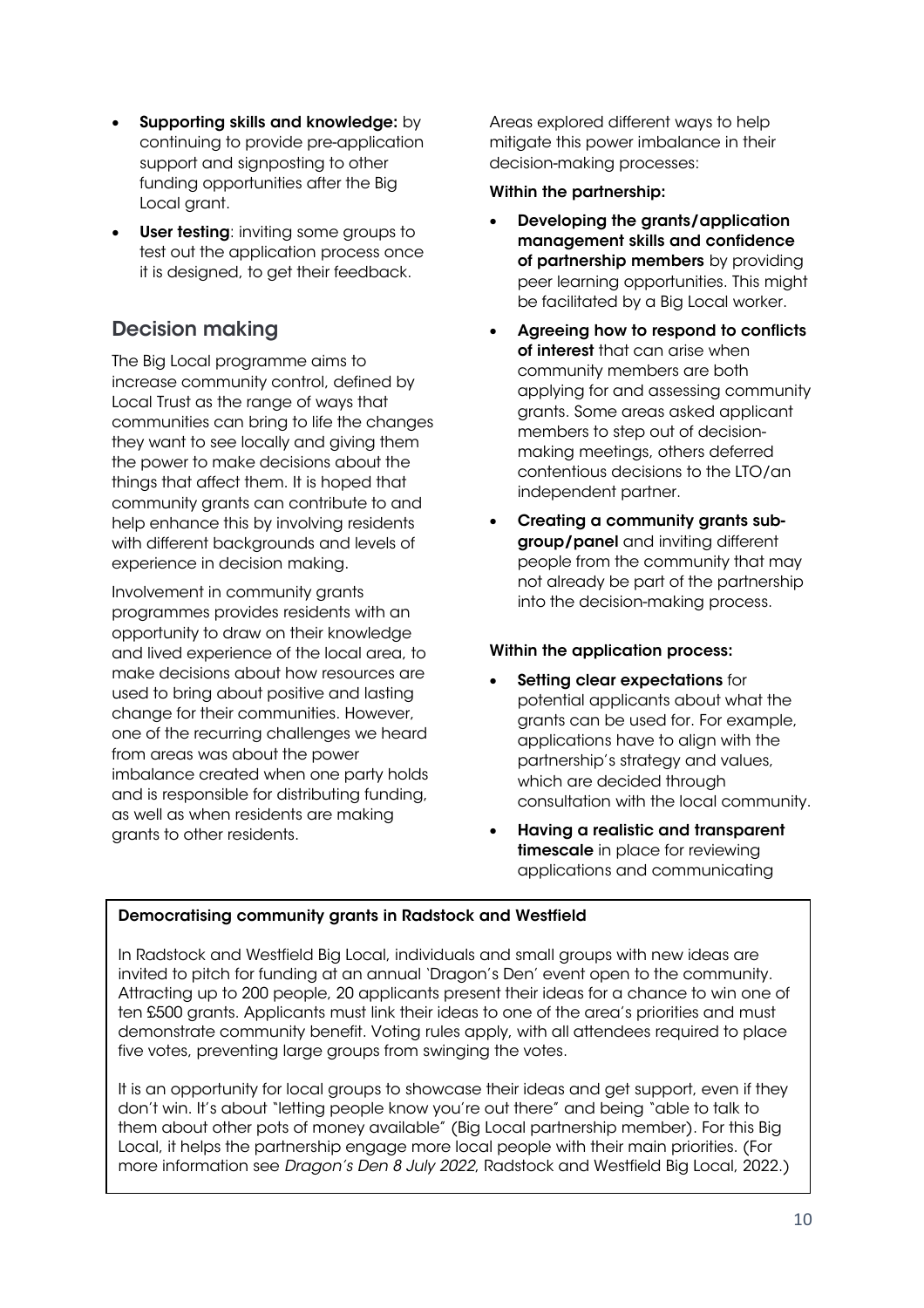decisions and ensuring applicants are also made aware of the process and timeline.

- Providing support to new applicants to develop ideas but being clear and transparent when pivoting from working alongside potential applicants to an assessor role.
- Providing feedback on unsuccessful applications and publishing details of what has been funded.

### 2.4 Appropriate monitoring, reporting and learning processes

Appropriate monitoring processes, along with opportunities to review and reflect on the data gathered, help partnerships to learn about the difference their grants are making in their community and how they are doing as a grant maker.

Partnerships found that it was sometimes challenging to get applicants to report on progress and how grants had been spent. However, some useful approaches to data collection in the areas include:

- being clear from the outset that funded partners will be required to provide updates on project completion
- allowing funded partners to choose *how* to provide feedback (for example, photos, video or written feedback from service users) and agreeing to this early on
- having different touch points to ask for feedback, for example in the grant confirmation email, when the monitoring pack is shared, and when the project ends
- Big Local partnership members visiting the group/activity to view the work first hand and gather feedback, although

capacity was highlighted as a challenge.

Partnerships' experiences reflect a similar shift by the wider funding sector towards reporting that is proportionate to the size of the grant and meaningful and useful for grantees and for funders (IVAR, 2021):

"We don't want groups to simply [provide] evidence, but also share stories and use this as promotional material that would encourage other groups to apply for community grants." (Big Local partnership member)

This includes only asking for information that will be used and letting funded partners know how it will be used. A brief discussion to design and agree reporting with the funded partner – format, frequency and content – can help ensure reporting is useful.

### 2.5 Willingness to try new things and take risks

Successful community grant making requires a willingness and capacity to try new things and take some risks. Rastrick Big Local see community grants as a way to support new local ideas, ideally with groups they have not funded before. They recognise that encouraging new ideas means that the partnership has to be comfortable supporting people and activities that are not 'tried and tested'. To do this, their partnership acknowledges and accepts the risk that not all funded activities will succeed or have the same level of impact. Kingsbrook and Cauldwell identified one of their aims as taking a risk on new or innovative ideas: "we should be able to take a punt, life is full of punts!" (Big Local partnership member).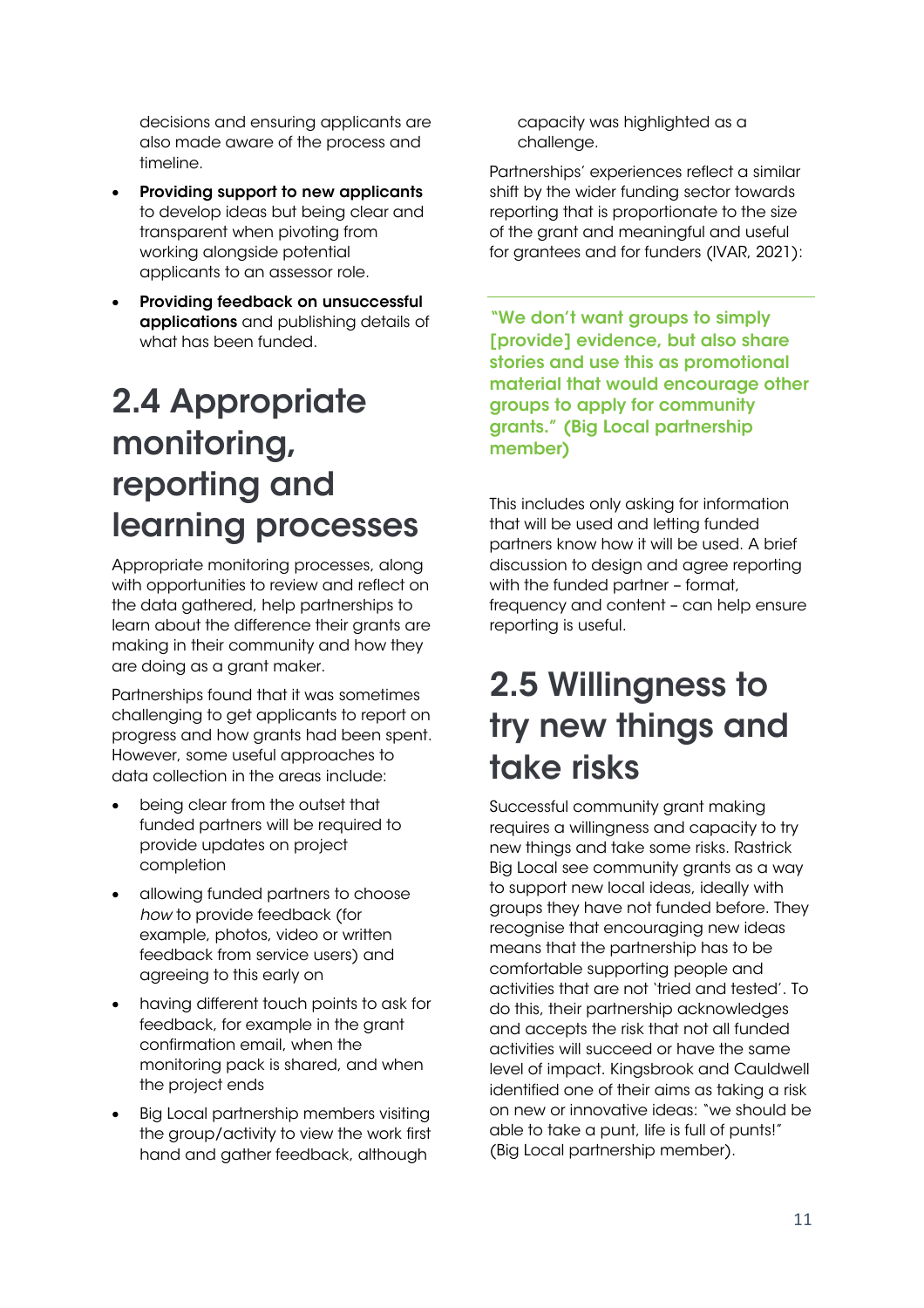In Rastrick, the partnership believes that the *process* of applying for funding is as important as the outcome of what is funded, because of the beneficial impact on applicants' confidence and skills. In this way, community grants were used to enable local residents to try things out and experiment. All four areas hoped that this would create a ripple effect, building confidence and skills for residents to take part in other types/areas of community action.

### 2.6 Summary

Community grant making looks different in each Big Local area – it varies in terms of the exact process, focus and approach, according to the context and needs of each area.

However, we found that there were some common considerations – similar to those being taken up in broader funding discussions – that support resident-led community grants programmes. The five things that require ongoing focus were:

- 1. A clear purpose and vision
- 2. Investing in understanding need
- 3. Processes that are accessible, inclusive and appropriate
- 4. A learning mindset
- 5. Willingness to take risks

Throughout this section, we have also seen that community grants play a role in enhancing community control.

Across the four partnerships, community grants are helping to enhance community control by providing a means and impetus to engage with the community and reach out to new groups. By reaching out, they are able to connect and familiarise themselves with the work of local groups, extending their network and ability to spot further needs and develop their understanding of what works and what local people want.

Providing new opportunities and activities for their communities was a primary motivation for many residents involved in grant making. Community grants also give residents agency and control over how small pots of money are spent, providing a means to have direct control over local resources.

In addition to increasing community control, community grants have wider benefits – to individuals, groups and the VCSE sector – which we explore in the next section.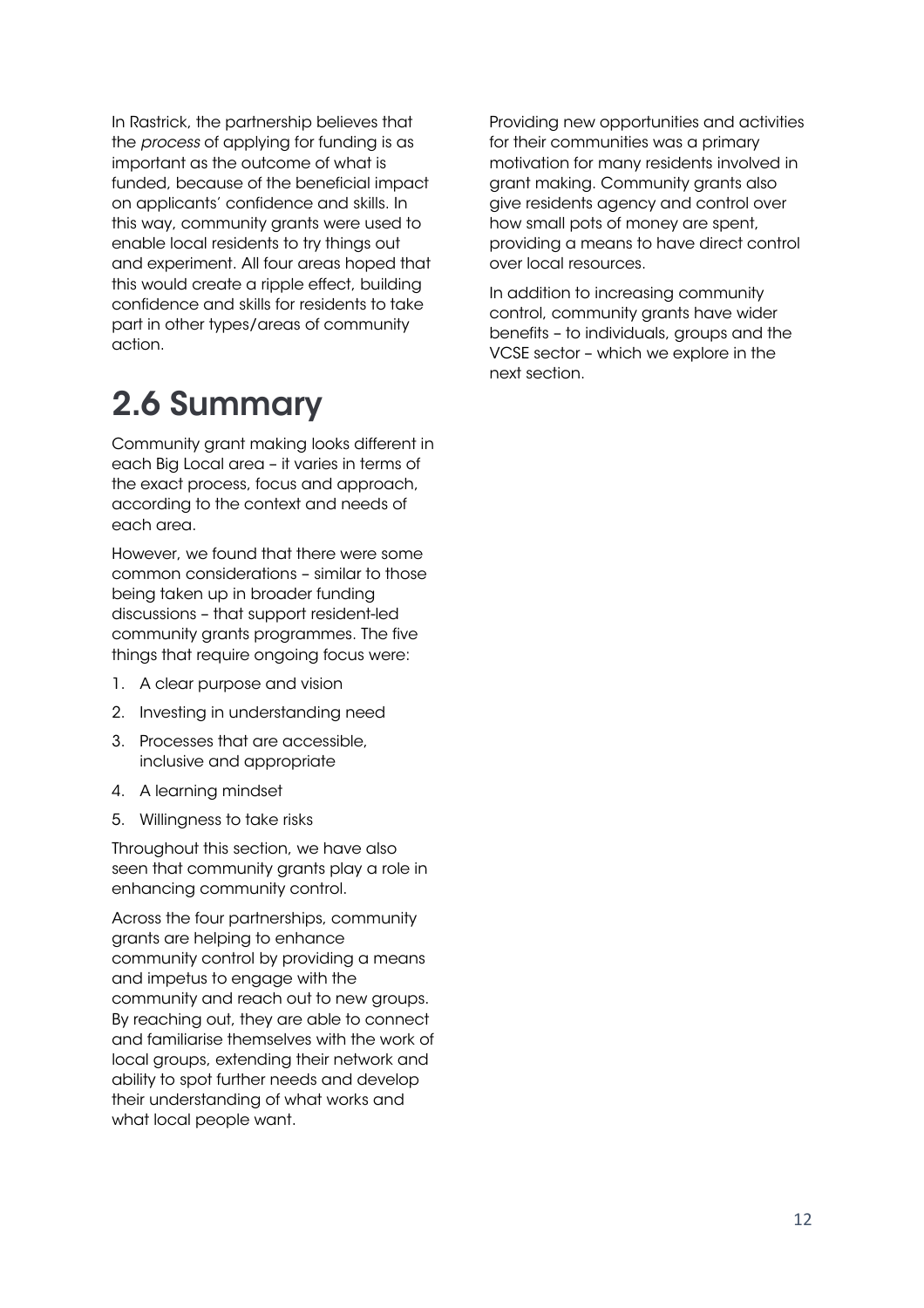## Wider benefits of community grant making

Beyond the impact that a community grant has on a particular group or individual, Local Trust hopes that community grants programmes also have the potential to contribute to broader community outcomes. In this section, we look at what we learnt from the four Big Local partnerships about the contribution of community grants to: engage the wider community; build local capacity; and enhance the local voluntary, community and social enterprise sector (VCSE).

As described in section two, community grants, within the framework of a Big Local partnership, also provide a vehicle through which community control can be enhanced. Community grants provide a means to reach out to new groups and give residents agency and control over how small pots of money are spent.

In this section, we look at how community grants can encourage collective action and local empowerment by capacity building and supporting new ideas and initiatives. We also consider how community grants can help attract new individuals to Big Local partnerships and strengthen connections between partnership members and the community.

### 3.1 Engaging the wider community

During the early years of Big Local, community grants were used to promote the programme and increase the profile of new partnerships (NCVO, IVR and OPM, 2014). They continue to play an important role in raising awareness about Big Local and the activities it supports:

"You can talk about consulting in the community, but unless they can get their hands on some of the £1 million … There has to be a way local people can come directly and access that funding. Community Chest has been vital for that." (Big Local rep)

Ten years into the Big Local programme, community grants continue to enable partnerships to establish new or strengthen existing connections with residents. They do this by providing a means for broader groups of residents to take ownership over the actioning of Big Local priorities (see Rastrick Big Local example on page 14), encouraging groups and individuals not already engaged in Big Local activities to apply for funding.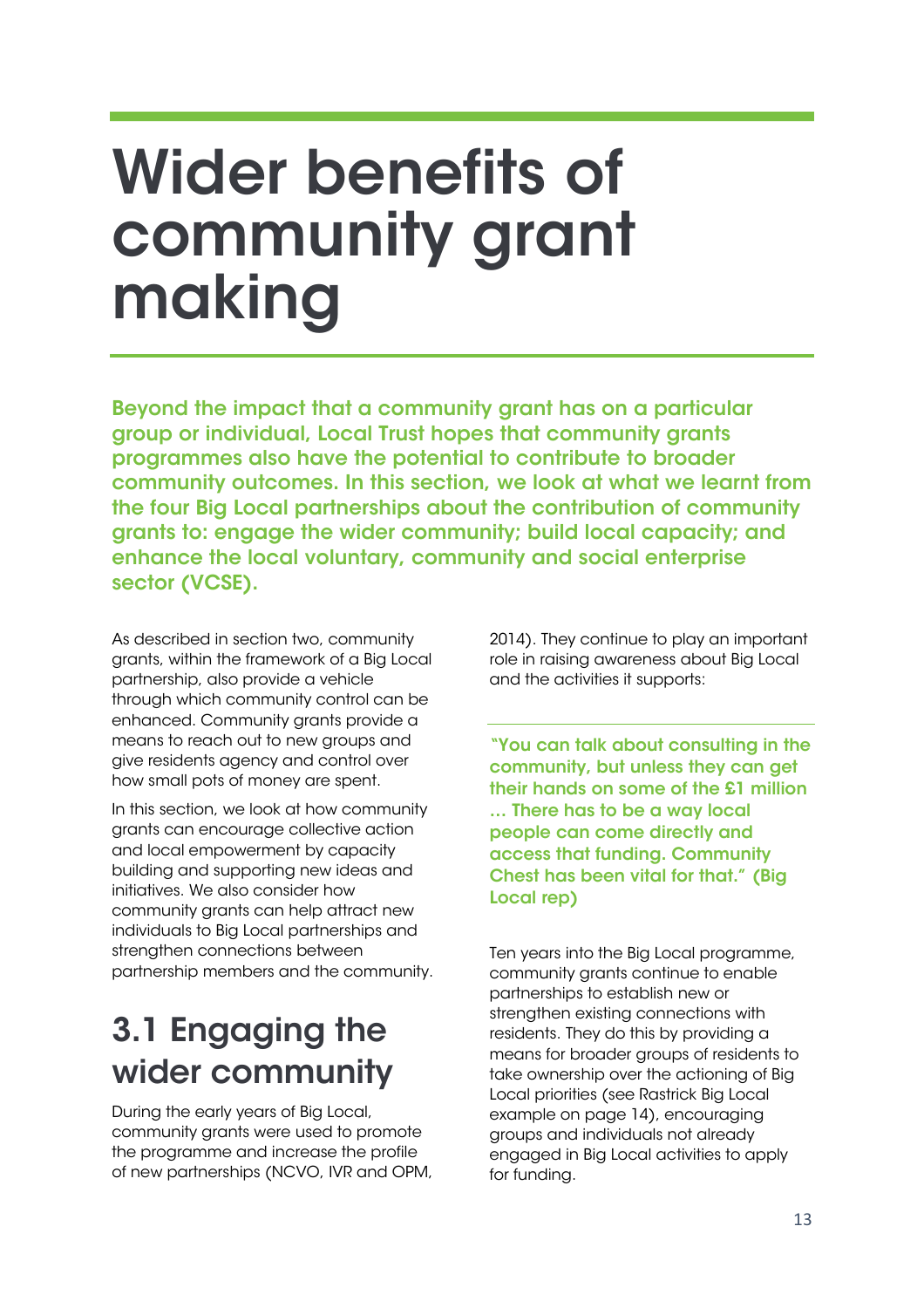Community grants were also a key part of partnerships' COVID-19 response. For example, Hateley Cross provided a community grant to the local food bank, and Radstock and Westfield, unable to hold their 'Dragon's Den' event, reallocated their community grants fund to support a local café owner to distribute cooked meals to vulnerable individuals

and families. Big Local partnerships' time, skills and networks, combined with being able to provide small amounts of funding, have enabled them to be a key contributor in COVID-19 emergency response and recovery efforts. Some areas have continued to focus their community grants on building back after COVID-19.

#### Establishing new connections in Rastrick

One of Rastrick Big Local's priorities is supporting the availability of 'a high-quality physical environment'. Their community grants programme has provided a means for them to connect with new groups in the community, encouraging them to come forward with their ideas for how this priority can be achieved. For example, the local football club approached them for a community grant towards new changing facilities as a way to improve young people's participation. They had seen a drop off in participation once the young people using the football club reached a certain age, particularly amongst girls, because of the lack of changing facilities.

### 3.2 Building local capacity

Involvement in community grants not only provides residents with the skills to apply for funding, but also aims to equip them with the knowledge and skills to turn ideas for community activities and initiatives into reality, giving residents greater confidence to initiate or get involved in community action:

"We want to support local people to do things themselves … building capacity in the area. And provide support for groups to develop and formalise … and continue Big Local beyond the end of the programme." (Big Local partnership member)

The kinds of support being provided by the four partnerships includes: assistance with writing applications; guidance about how to set up a project, group or organisation for community benefit; and signposting to further funding and support.

Big Local partnerships have found that providing this support, alongside an initial small grant, has enabled groups to go on to apply for larger grants to grow and sustain their ideas. Their aim is to "prepare groups to continue and sustain beyond Big Local funding" (Big Local partnership member – see Rastrick example on page 15).

Community grants have also helped partnership members to feel more confident about getting involved in broader partnership discussions and decisions about larger sums of money. Incubating partnership members in small groups (such as community grants panels) has helped build skills and confidence amongst members, so they feel more confident speaking up in larger partnership meetings.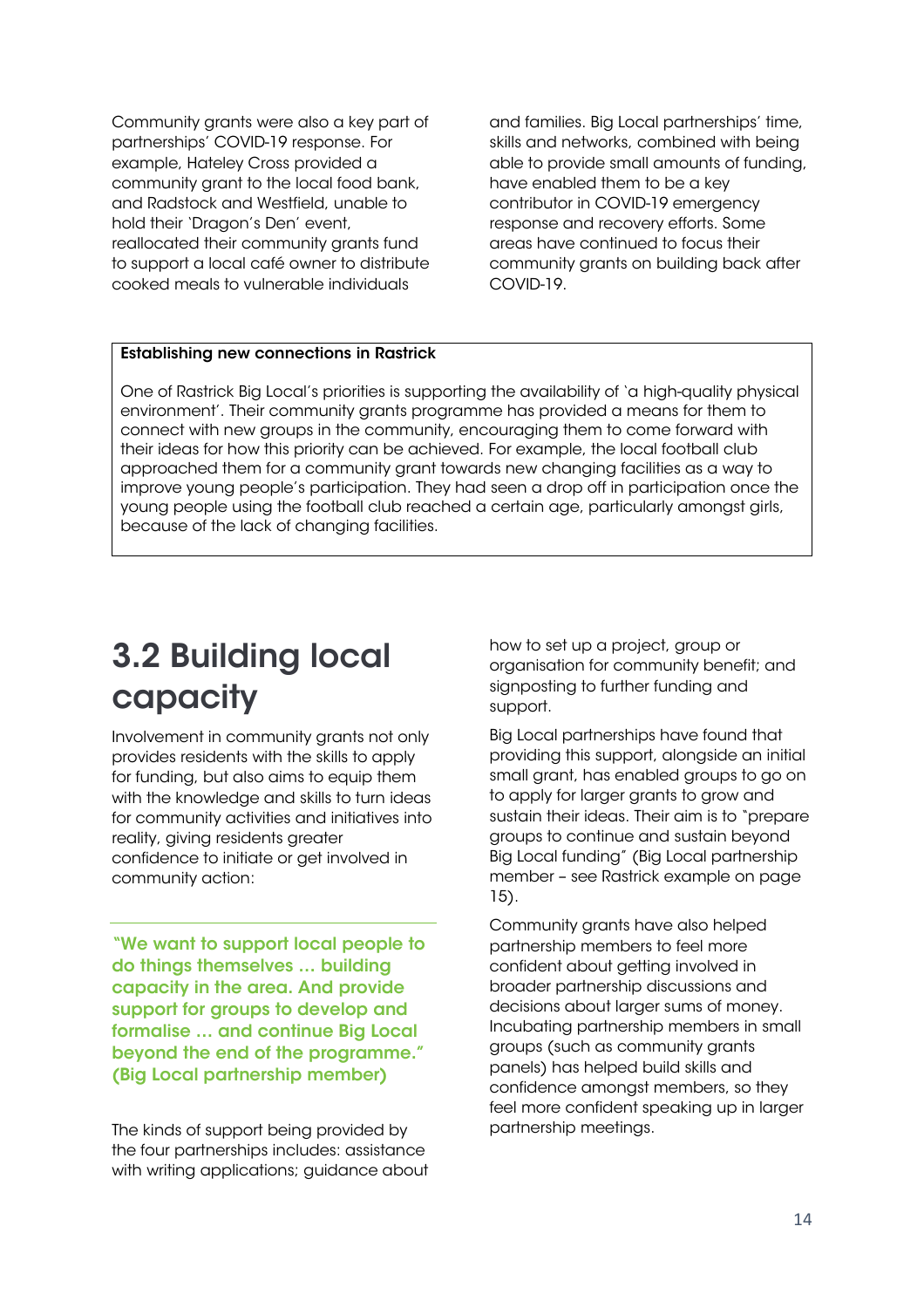#### Building confidence and skills in Rastrick

For Rastrick Big Local, building local capacity is the primary purpose of their community grants, enabling individuals, groups and organisations to get new ideas off the ground. To them, it does not matter too much what is funded (as long as it meets basic due diligence requirements), it is about building skills and confidence and a chance to do something different. Examples of recent community grants awarded include funding a group of young mothers to improve their local playground, a 'Bricks for Kids' project which uses Lego as an educational tool (now a successful business), a pilot sewing project and an art group.

Rastrick Big Local have also supported and encouraged groups to formalise their set-up, for example by becoming constituted, to increase their eligibility for further support and funding. This enabled Rastrick Plays Better, a group that received a community grant, to receive funds from Tesco and Co-Op community funds and restore five playgrounds with new equipment. Similarly, a group of four mothers living in Woodhouse raised over £90,000 of funding to restore their local playground after receiving a community grant. Both these groups became constituted with support from Rastrick Big Local and the Voluntary Sector Infrastructure Alliance Calderdale, developing policies and strategies that allowed them to access new funding streams.

### 3.3 Enhancing the local VCSE sector

Community grants have the potential to enhance the local VCSE sector by contributing to the conditions that create stronger communities. Residents are using community grants as a means to innovate but also sustain and enhance existing local provision. By supporting local infrastructure like community hubs, they are helping to ensure groups and organisations have a place to connect with each other and grow in the longer term.

### Sustaining and enhancing existing provision

Community grants and similar small, place-based grants are often a fundamental resource to local organisations and groups (Thomson and Caulier-Grice, 2007). Even for those organisations that may have access to larger pots of funding, for example schools and uniformed groups,

community grants can help to fund things like one-off activities or equipment costs that fall outside of their designated project budget or core costs.

Partnerships recognise the importance of existing groups having access to small grants to enhance or keep activities going. In turn, by supporting them, Big Local partnerships stay connected to key groups in the community, establish new connections and strengthen their networks – connecting with other residents, community leaders and local agencies.

"We are seen as a go-to organisation, for example when town traders were looking to open up after Covid, they talked to the Town Council and ourselves … we are seen as a key local contact and group." (Big Local chair)

Activities related to community grant making therefore help Big Local partnerships to become a more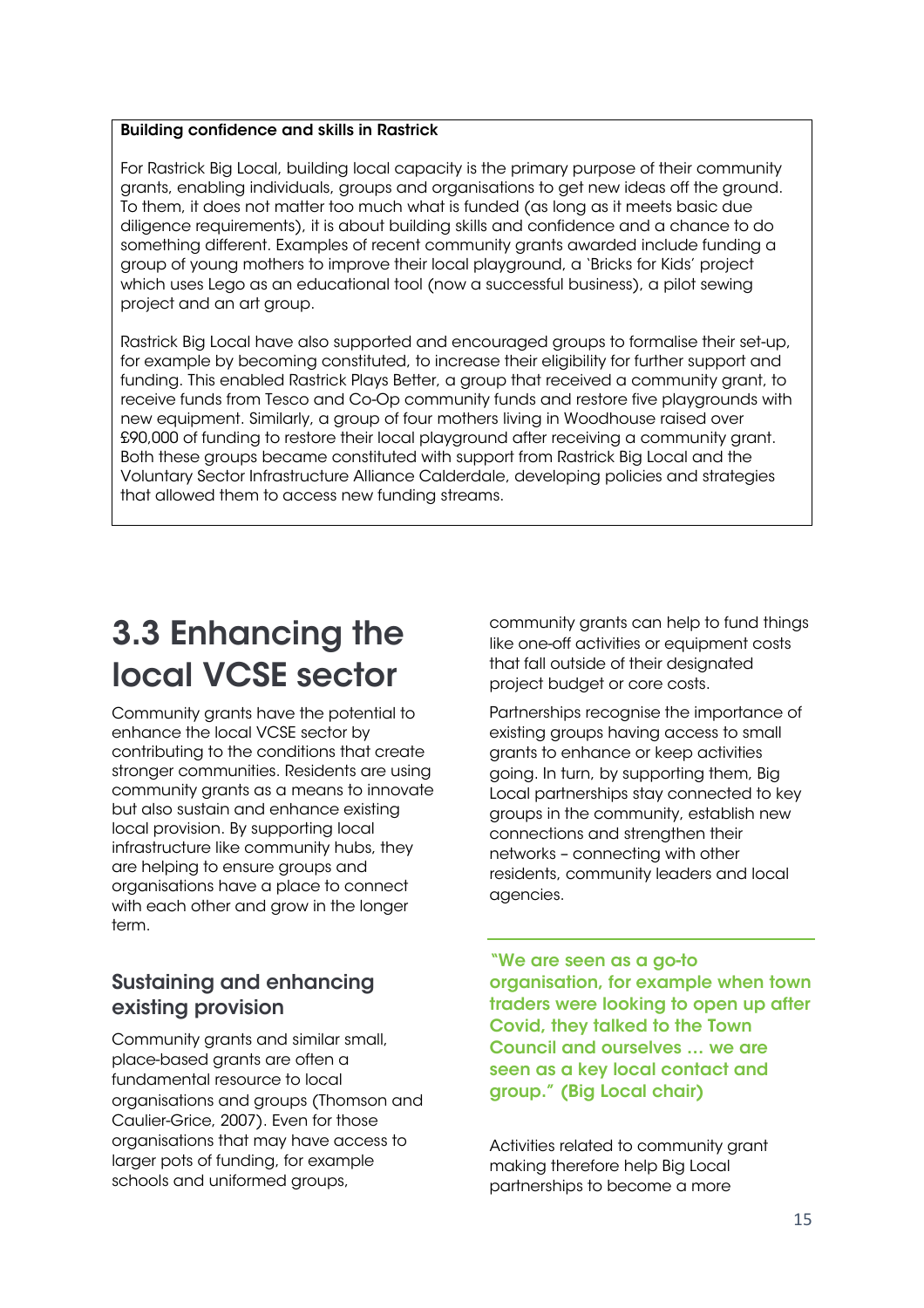significant part of the local infrastructure.

### Supporting new ideas and activities

Community grants provide an important space for the incubation of new ideas and activities, helping to ensure the local VCSE sector continues to be responsive to changing local needs and contexts. The additional support Big Local partnerships provide alongside community grants can help get new ideas off the ground, whilst keeping one eye on how groups might sustain or grow these activities in the future.

### Investing in local community infrastructure

As the Big Local programme enters its final phase, partnerships were thinking about what their legacy might be, in terms of sustaining local infrastructure that supports local groups and Big Local activities becoming a more integral part of that infrastructure. For example, in Hateley Cross the grants committee plans to fund The Hub, a space used by many local groups serving the area. By investing in this space, the partnership is helping to continue to provide small groups and organisations with a physical home, a space to connect with others and sustain or grow their activities.

Occasionally small grants are being used to support the planning of a capital project where a community group wishes to improve or repair their building:

"This is an ex-coal mining community, so there are lots of community clubs and social clubs. Sometimes we use small grants to support these groups with business plans for larger projects, so they can make applications to bigger pots of funding." (Big Local chair)

Big Local partnerships hope that directly investing in local community infrastructure or buildings will help to strengthen the position of local organisations as they recover from the after-effects of the COVID-19 pandemic, such as sustained closure or reduced income. The work of IVAR and others on the post-pandemic recovery of the charity sector also emphasises the importance of giving voluntary and community sector leaders time and headspace to plan for longerterm recovery (Dyson, Firth and Taylor, 2021).

## 3.4 Summary

Across the four Big Local partnerships we saw examples of where their community grants programmes are contributing to broader community outcomes, including:

- developing engagement with Big **Local**
- building local capacity
- enhancing the local VCSE.

Community grants continue to enable partnerships to establish new or strengthen existing connections with residents. They do this by providing a means for broader groups of residents to take ownership over the actioning of Big Local priority areas and encouraging groups and individuals not already engaged in Big Local activities to apply for funding.

Big Local partnerships see their role as going beyond grant making, wanting to also offer wraparound support to residents – such as assistance with writing applications or guidance about how to set up a project. By doing so, their aim is to build local capacity and equip residents with the knowledge and skills to turn ideas for community activities and initiatives into reality.

Community grants also have the potential to enhance the local VCSE sector by contributing to the conditions that create stronger communities. Using community grants as a means to innovate but also sustain and enhance existing local provision.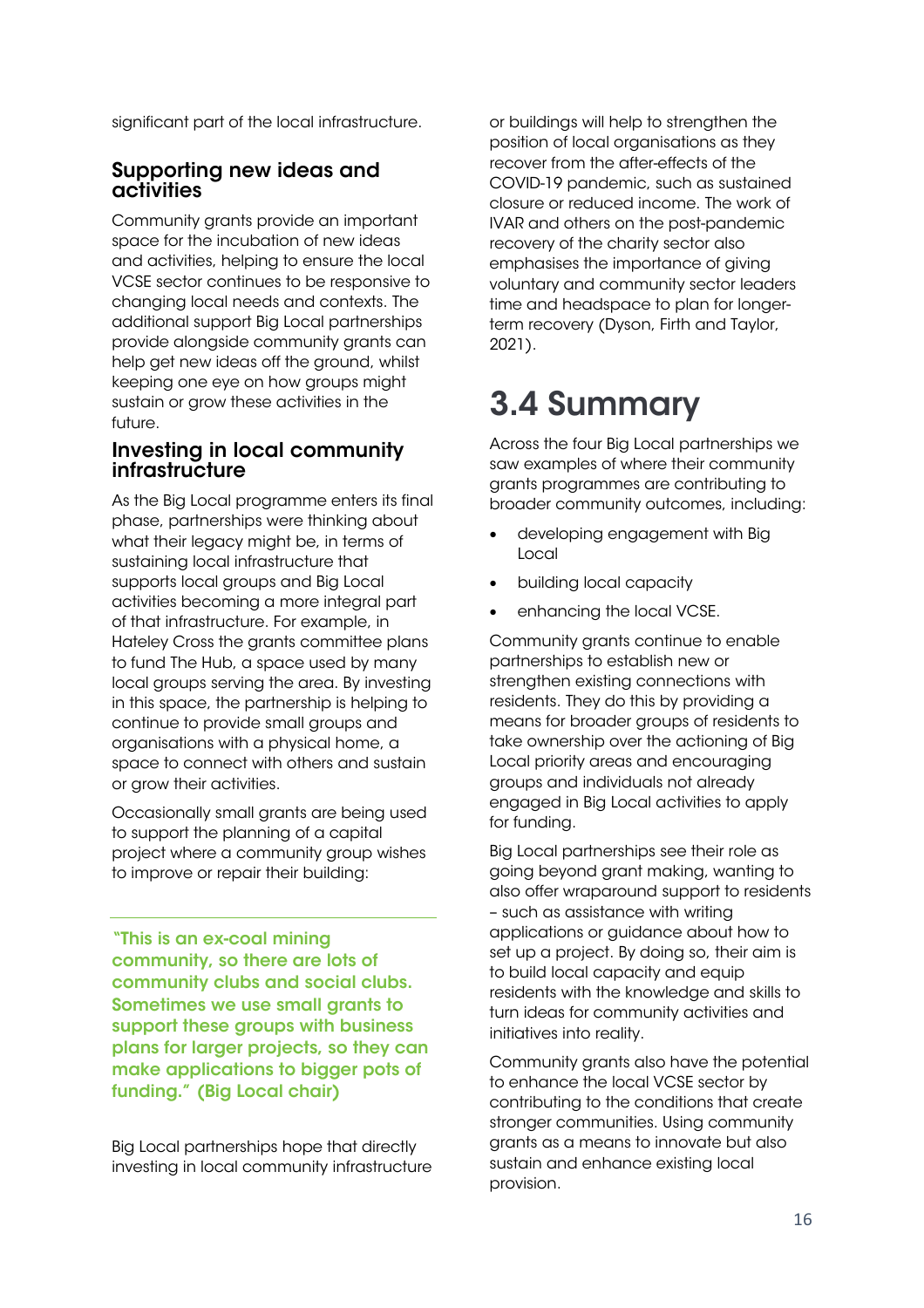## Conclusion

Community grants play a valuable role in supporting local communities and can bring long term benefits (Buckley and Taylor, 2017; Turner and Moran, 2022 and Thomson and Caulier-Grice, 2007). The four Big Local areas in this research use community grants to:

- help sustain existing community activities and infrastructure
- support new ideas and activities
- provide the seed funding needed for some groups to secure further funding and grow or sustain their work.

We also saw how community grants, situated within the framework of a Big Local partnership, contribute to developing and enhancing community control. They provide a means through which resident volunteers can engage with their community and reach out to new groups, giving residents control over how small pots of money are spent.

However, simply having a community grants programme in place is not, on its own, sufficient to ensure it is accessible to and led by residents. During the action research, a key focus for the four areas was on identifying ways to improve access to their community grants programmes and ensure they adopted fair and transparent grant making processes. Areas sought to mirror changes being adopted within the wider funding sector, looking at simplifying application processes and exploring ways to help mitigate the power imbalance in decision making (IVAR, 2021).

For Big Local groups, the intended impact of community grants does not start and end with the grant but forms part of their broader priorities to build local capacity and encourage community action. In this way, community grants are a mechanism for extending partnership reach, by encouraging groups and individuals not

already engaged in Big Local activities to apply for funding. This helps partnerships establish new connections and strengthen their networks – connecting with other residents, community leaders and local agencies.

Partnerships also offer support alongside the grant, using it as an opportunity to build capacity and equip residents with the knowledge, skills and confidence to turn ideas for community activities and initiatives into reality.

As the Big Local programme is entering its final phase, partnerships are thinking about where and how they might enhance the local voluntary and community sector beyond the lifespan of the partnership, with some choosing to use community grants to help sustain local hubs and infrastructure.

Community grants are a flexible tool in the Big Local model, used in a range of ways to support community action right at the grassroots. When led by residents – the people closest to the needs of their communities – community grants provide a small but significant resource to get new ideas off the ground, enhance existing provision, bring people together and make areas better places to live.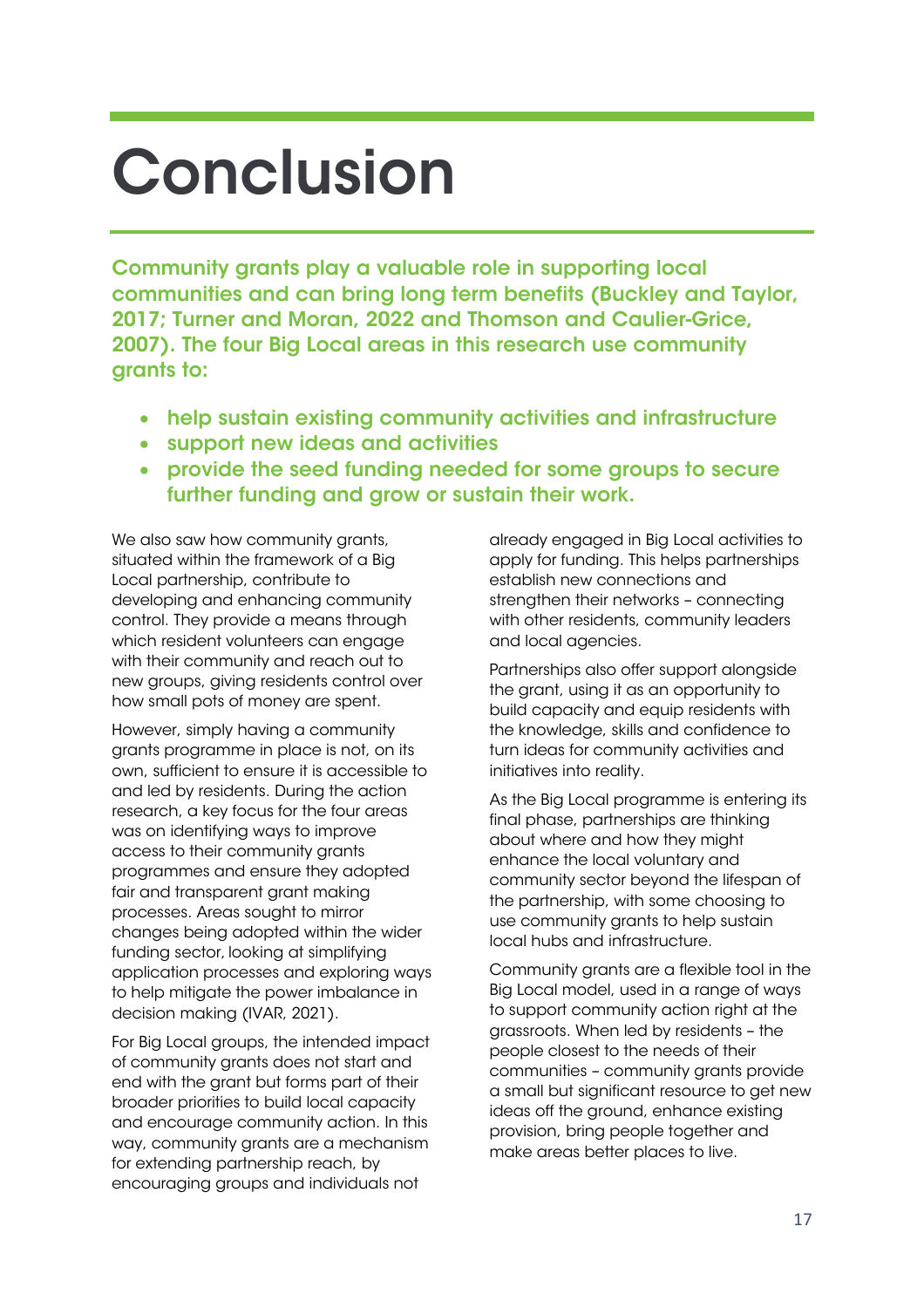Ensuring grant programmes remain relevant and responsive to the context in which they operate requires building in space for reflection, review and adaptation. The action research with the four partnerships shows the value of setting aside dedicated time and space to think through challenges and make adaptations to the grant making processes.

This research has shed light on the strategic, practical and relational elements of successful community grant making in Big Local areas. Partnerships can find more advice and tips in the guide on designing and delivering community grant programmes in Big Local areas.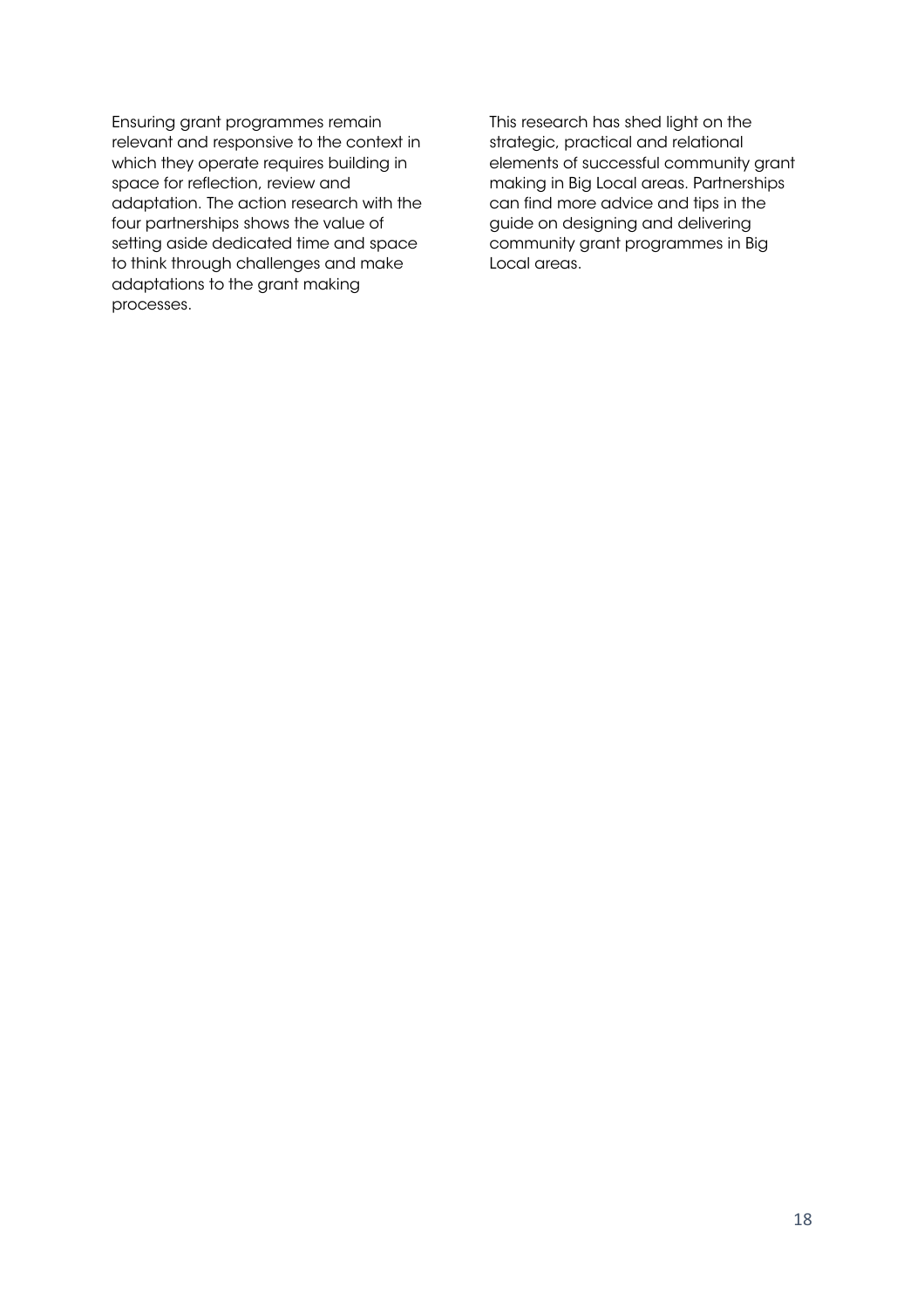### **References**

Anand, S., Lewis, M., Pace, C., Turner, K. (2021). *Learning from Shift the Power: Reviewing the intermediary funding programme from 2019 to 2021*. London: IVAR.

Buckley, E., Rooney, K., Firth, L., Green, G., Akintola, F. and Dyson, E. (2022). *Let charities shine: Six principles for open and trusting applications and assessments*. London: IVAR.

Buckley, E. and Taylor, M. (2017). *Historical review of place based approaches*. London: IVAR and Lankelly Chase.

Dyson, E., Firth, L. and Taylor. M. (2021). *Birds in a hurricane: Voluntary sector adaptation and resilience through and beyond Covid-19.* London: IVAR.

*Hateley Cross Big Local Plan 2021-2026*. Hateley Cross Big Local (2021, accessed 12/05/22),

[http://www.hateleycross.org.uk/docume](http://www.hateleycross.org.uk/documents/25-hcbl-plan-2021-2026/file) [nts/25-hcbl-plan-2021-2026/file.](http://www.hateleycross.org.uk/documents/25-hcbl-plan-2021-2026/file)

*Better Reporting: Six principles to make grant reporting more proportionate, simple and useful.* IVAR (2021, accessed 12/05/22),

[https://www.ivar.org.uk/better-reporting/.](https://www.ivar.org.uk/better-reporting/)

Local Trust (2020). *The role of small grants in Big Local: scoping paper*. London: Local Trust.

360 Giving and NCVO (2020). *Below the Radar: Exploring grants data for grassroots organisations*. London: Local Trust.

*Dragon's Den 8 July 2022.* Radstock and Westfield Big Local (2022, accessed 12/05/22),

[https://radstockwestfield.org.uk/dragons](https://radstockwestfield.org.uk/dragons-den-8/)[den-8/.](https://radstockwestfield.org.uk/dragons-den-8/)

*A one year plan – June 2021-May 2022*. Roseworth Big Local (2021, accessed 12/05/22), [https://roseworthbiglocal.org.uk/creating](https://roseworthbiglocal.org.uk/creating-lasting-change/)

[-lasting-change/.](https://roseworthbiglocal.org.uk/creating-lasting-change/)

Thomson, L. and Caulier-Grice, J. (2007). *Improving small scale grant funding for local voluntary and community organisations.* London: The Young Foundation.

Turner, K. and Moran, R. (2022). *The Tudor Trust wellbeing grant: One year on*. London: IVAR.

NCVO, IVR and OPM (2014). *Big Local: the early years*. London: NCVO.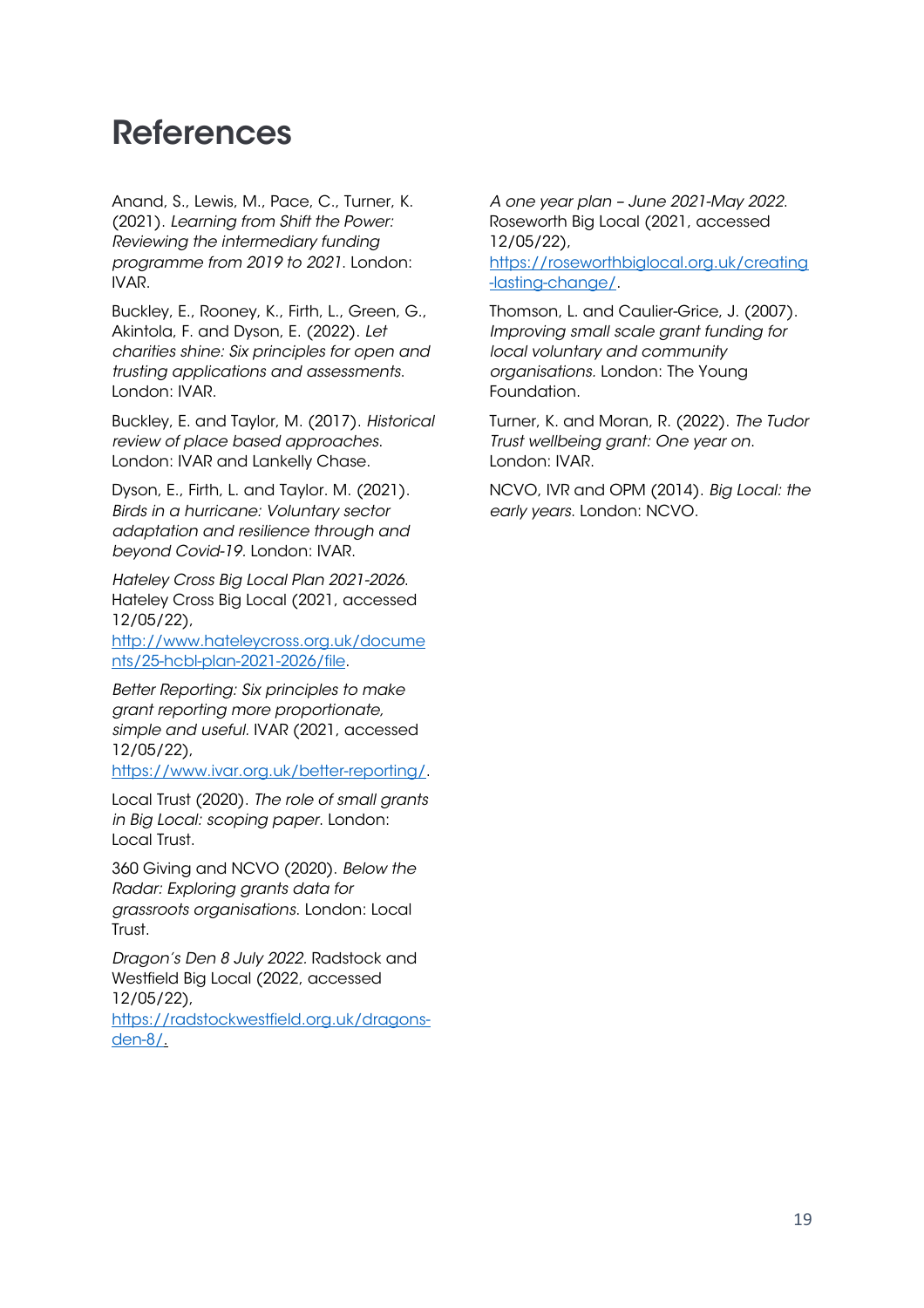### Appendix 1: Research approach

In the initial stages of the research, we carried out three scoping interviews and facilitated a workshop with Local Trust staff to feed into a framework for community grants in Big Local areas. This framework enabled us to build on research by Local Trust (2020) and on-the-ground perspectives from Big Local partnerships.

This study used action research to support four Big Local partnerships to develop their community grant making. We used the following criteria to select suitable partnerships to work with:

- a specific interest and need to develop their community grants
- a relatively large amount of Big Local money left to spend
- applications to their community grants programmes had reduced since the COVID-19 pandemic
- ability to form a working group to attend four action research workshops
- not already committed to other Local Trust research.

Four Big Local partnerships were selected in October/November 2021, with fieldwork carried out between November 2021 and March 2022. We carried out:

• twelve bespoke, facilitated action research sessions, three in each of the four Big Local partnerships, spread out between November 2021 and March 2022. The sessions were tailored to the context and needs of the Big Local area, led by an IVAR facilitator and researcher, and attended by a working group. The working groups were generally formed of residents sitting on the Big Local partnership board, including the chair, staff employed to support the Big Local partnership, and in one group's case, an employee from the LTO. The action research supported the Big Local partnerships to review and adapt their community grants, including reviewing

their approach to community engagement; identifying ways to simplify the application process; and looking at ways to extend reach to encourage applications from new groups and new ideas. In between sessions, the IVAR researcher supported partnerships with putting any identified actions into practice. Areas determined the focus of the sessions according to their context and needs, but during the process we were able to gather information and insights relating to the research questions specified by Local Trust.

- three interviews with other Big Local areas using community grants in different ways, to gather additional insights for the research questions.
- reading of key documents for the four areas involved in the action research, including reviews of partnership plans and grant documents produced by participating Big Local areas.
- a cross-area 'Share & Build' workshop with participating Big Local partnerships in March, which focused on sharing and consolidating learning and co-designing a guide on designing and delivering community grant programmes for other Big Local areas.

We conducted this research exclusively online because of the COVID-19 pandemic. Doing so presented challenges and ethical concerns – for example, some people struggled with the digital skills to work online and where this was the case, researchers provided extra support or alternative platforms. It is also less easy to build rapport with participants in an online forum and the team was mindful of this when facilitating the sessions, building in an ice breaker to help people 'arrive' in the space.

Additional contact points between sessions supported dialogue between researchers and participants and thought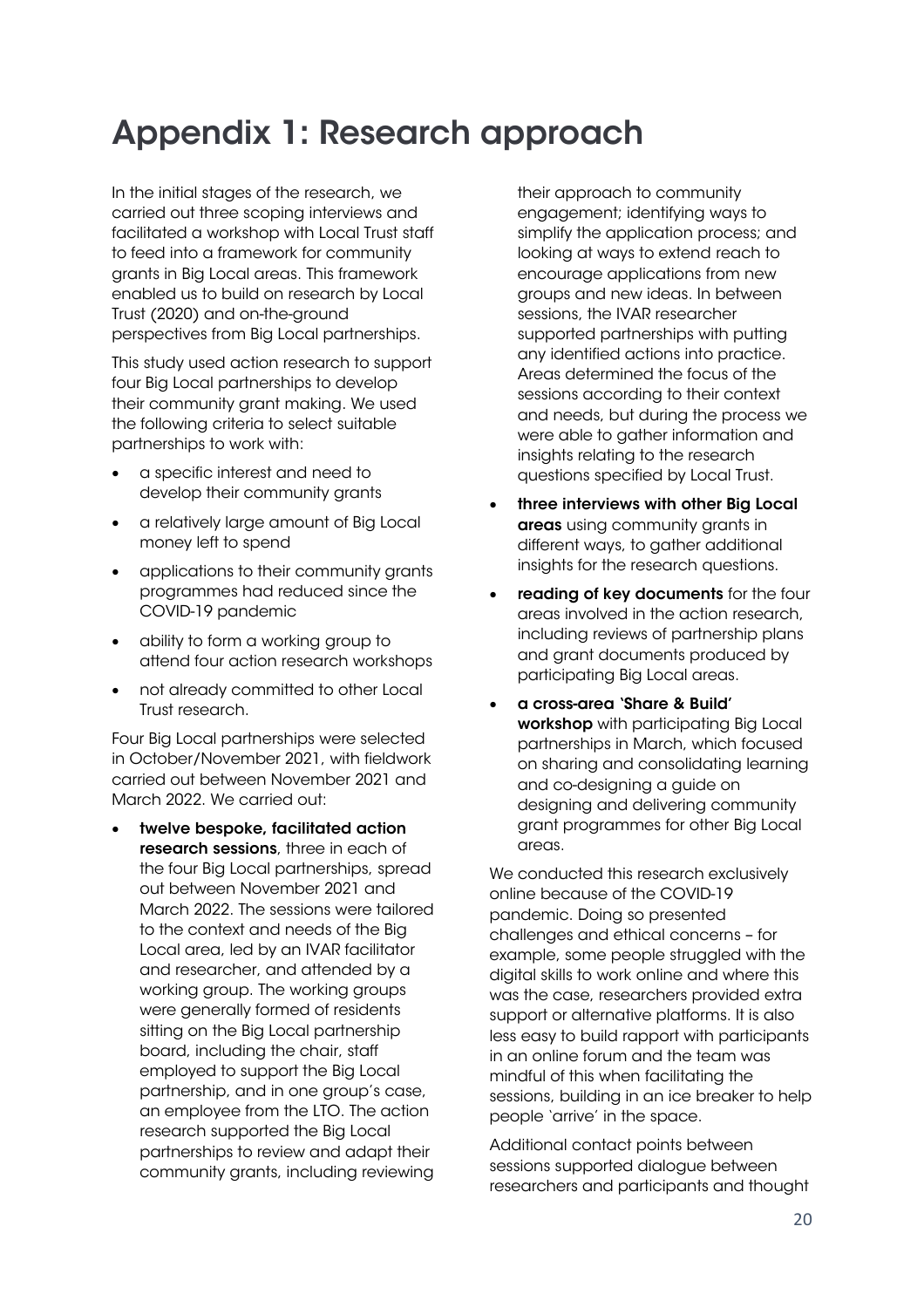went into wrapping up conversations and collecting feedback about the process. We also found benefits to working online,

including bringing partnership members together at convenient times and across geographical boundaries.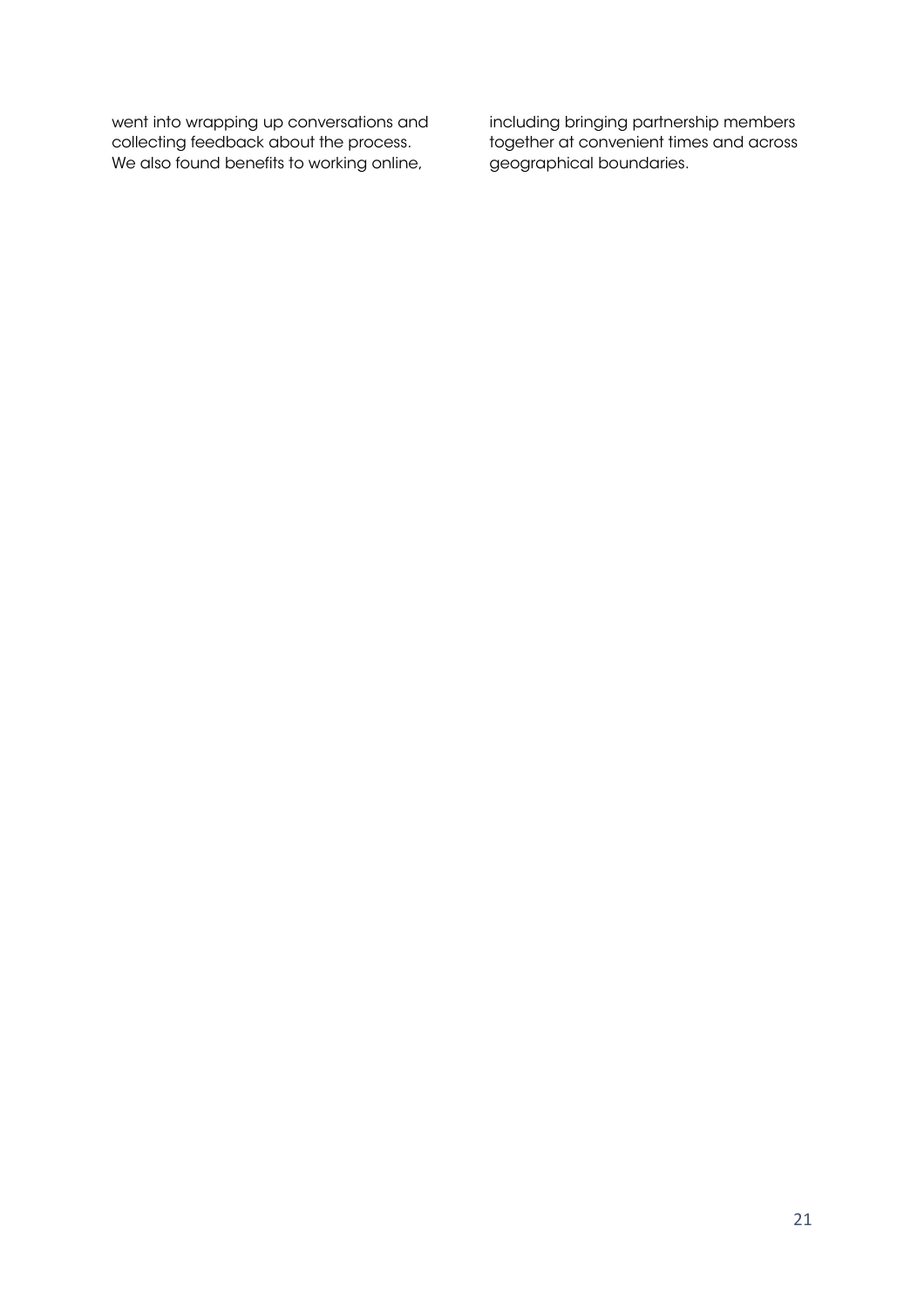### Appendix 2: Community grants framework

| <b>Drivers</b>                                                                 | <b>Approaches</b>                                                                                                                                                                                                                                                                                                                                                                                                                                                                                                                       | <b>Intended outcomes</b>                                                                                                                                                                                                                                                                                                                                                                                                                                                                                                                                                                                            |
|--------------------------------------------------------------------------------|-----------------------------------------------------------------------------------------------------------------------------------------------------------------------------------------------------------------------------------------------------------------------------------------------------------------------------------------------------------------------------------------------------------------------------------------------------------------------------------------------------------------------------------------|---------------------------------------------------------------------------------------------------------------------------------------------------------------------------------------------------------------------------------------------------------------------------------------------------------------------------------------------------------------------------------------------------------------------------------------------------------------------------------------------------------------------------------------------------------------------------------------------------------------------|
| Identified need for funding<br>for local groups and<br>initiatives             | Thematic funding pots established (young people, older<br>people, green spaces).<br>Hardship funds set up to support vulnerable individuals<br>$\bullet$<br>(COVID-19).<br>Funding for popular activities (keeping good stuff going).<br>Additional specific funding to cover staff support time<br>during the grant.                                                                                                                                                                                                                   | Increases access to funding for local activities and<br>organisations/groups, for example, sports clubs, scouts, schools.<br>New groups/organisations/activities established that did not<br>previously exist.<br>Partnerships become more aligned with the needs and interests<br>$\bullet$<br>of the community.                                                                                                                                                                                                                                                                                                   |
| <b>Increase Big Local</b><br>partnership's reach within<br>the local community | Outreach work to encourage applications, for example,<br>$\bullet$<br>through funding events or a Big Local paid worker.<br>Connecting with other local fundraising/support offers.<br>$\bullet$<br>Funding subcommittees to engage more residents in<br>$\bullet$<br>decision making, for example, young people.<br>Range of methods used to engage the community:<br>Dragon's Den/pitching to a panel format; website that<br>allows people to 'donate allocated tokens'; showcase-<br>style event and then ballots to the community. | Increase access to funding for a wide range of groups (get<br>beyond 'the usual suspects' that receive funding).<br>Attract more people to Big Local's work.<br>Partnerships attract more volunteers/supporters.<br>Small groups get their first funding.<br>Big Local partnerships ensure Big Local funded activities are<br>linked in with other things going on locally.<br>Small grants can complement a physical space/community<br>$\bullet$<br>centre, boosting social capital or building trust in a community<br>centre.                                                                                   |
| <b>Strengthening community</b><br>infrastructure                               | Building fundraising capacity and knowledge through:<br>providing advice and assistance on grant submissions<br>in-person support throughout the duration of the grant<br>(for example, provided by a Big Local worker or other<br>community development worker at the LTO)<br>providing guidance and signposting to further funding<br>and support<br>funding existing groups.<br>$\bullet$                                                                                                                                            | Groups and organisations build resilience and sustain or grow<br>their activities.<br>New activities or events funded through community grants are<br>thriving/well attended.<br>Grants invest in people and help individuals develop<br>new/strengthen existing skills and build confidence, for example,<br>in decision making/leadership/fundraising.<br>Trust placed in individuals creates a sense of pride and<br>$\bullet$<br>confidence.<br>Community grants support local networks by giving<br>residents/groups/organisations a reason to connect.<br>Grant making helps partnerships develop new skills. |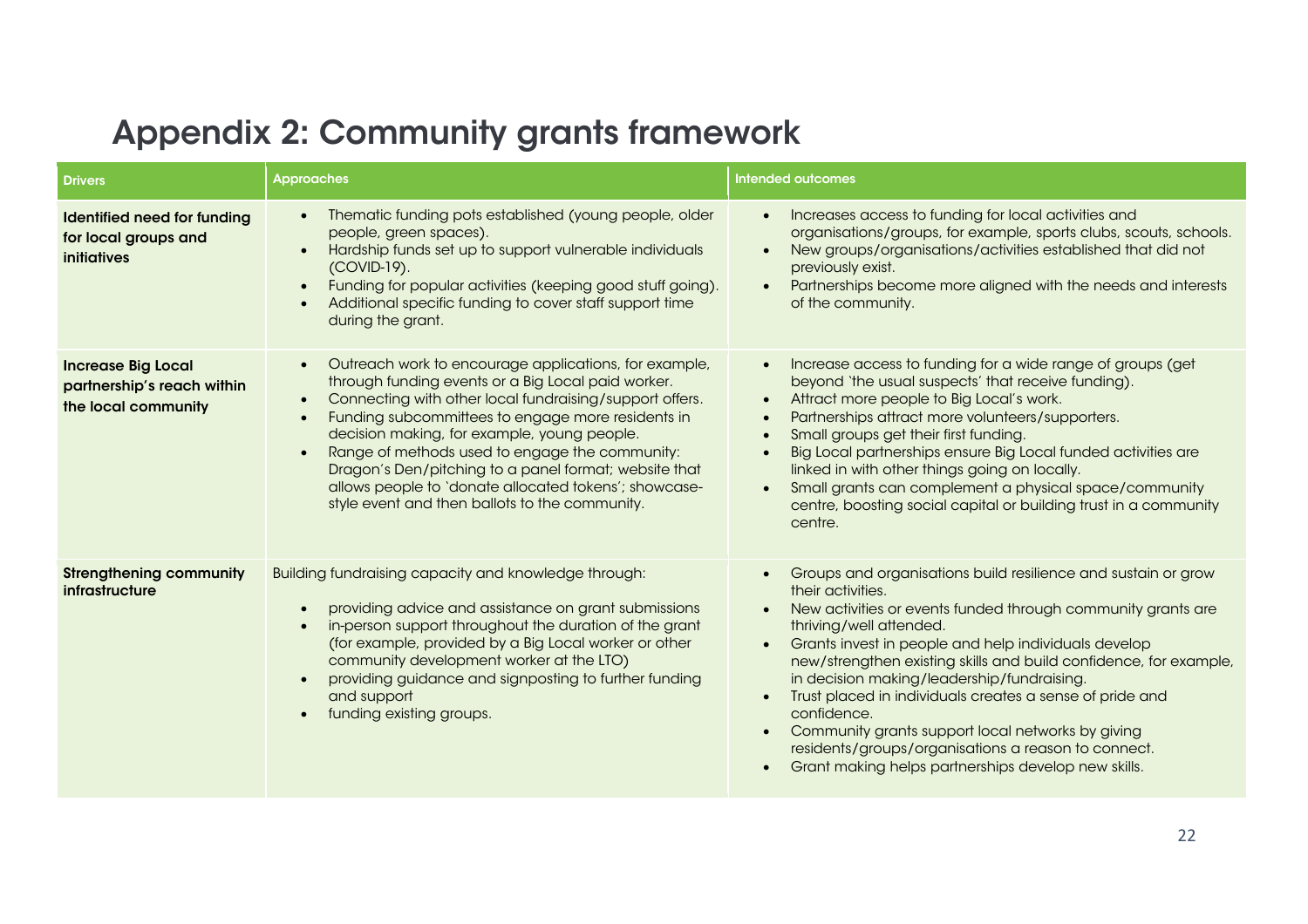## About IVAR

IVAR is an independent UK charity. We seek to understand and strengthen civil society through action research. To do this, we work with people, VCSE organisations, trusts/foundations and statutory bodies to develop practical solutions to the challenges of creating social change. Our work is trusted and relevant, and has informed transformational change for people, communities and funders across the UK.

### About Local Trust

Local Trust is a place-based funder supporting communities to transform and improve their lives and the places in which they live. We believe there is a need to put more power, resources, and decision making into the hands of communities.

We do this by trusting local people. Our aims are to demonstrate the value of long term, unconditional, resident-led funding, and to draw on the learning from our work delivering the Big Local programme to promote a wider transformation in the way policy makers, funders and others engage with communities and place.

[www.localtrust.org.uk](http://www.localtrust.org.uk/)

Local Trust is registered in England and Wales, charity number 1147511, company number 07833396. [http://localtrust.org.uk](http://localtrust.org.uk/)

This work is licensed under the Creative Commons Attribution-NonCommercial-ShareAlike 4.0 International License. To view a copy of this license, visit Creative Commons — [Attribution-NonCommercial-ShareAlike 4.0 International](https://creativecommons.org/licenses/by-nc-sa/4.0/) — CC BY-NC-[SA 4.0](https://creativecommons.org/licenses/by-nc-sa/4.0/)